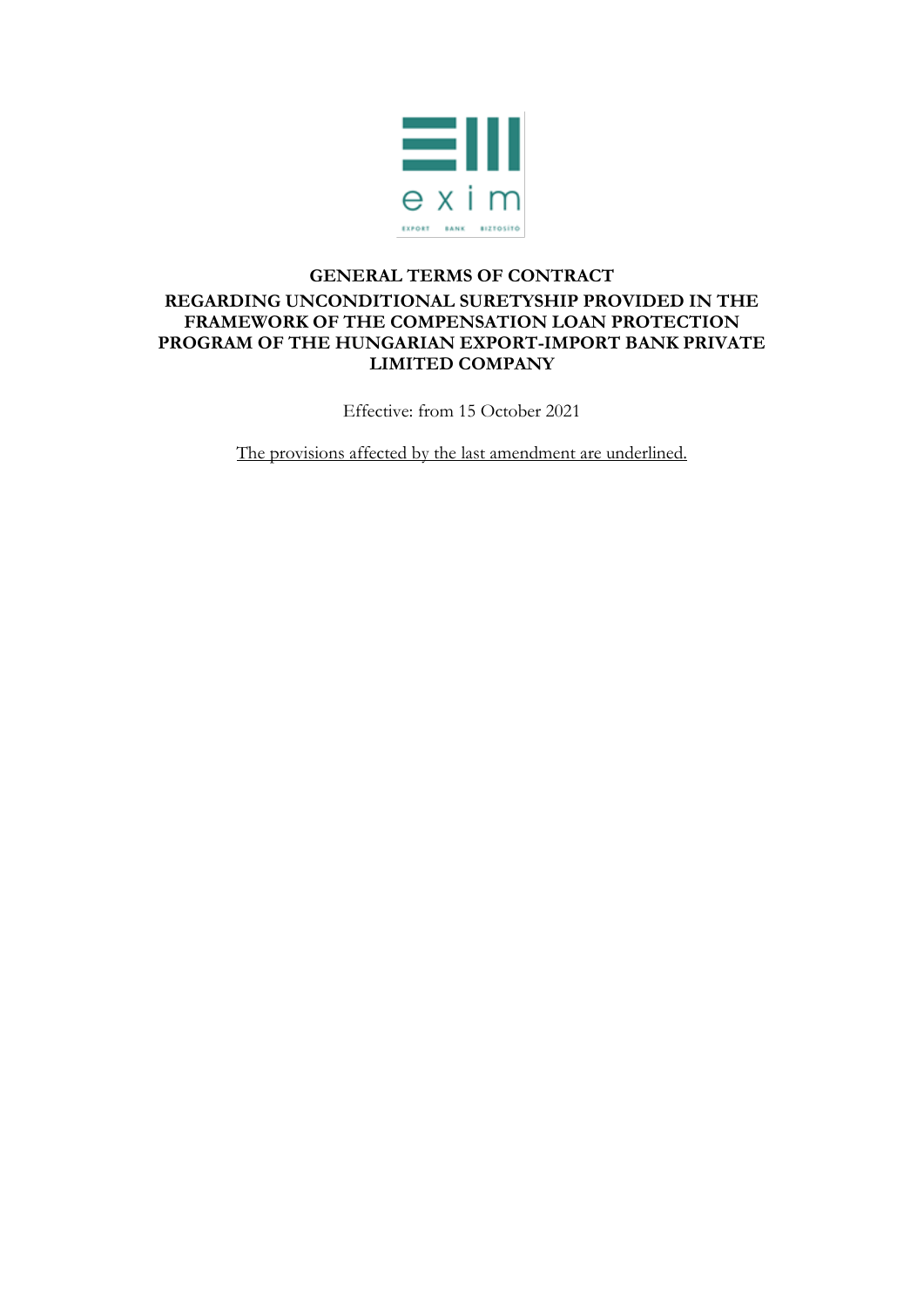## **Table of Contents**

| 1.            | CONTENT AND NATURE OF THE GTC, AND THE PUBLICATION AND                                                         |  |
|---------------|----------------------------------------------------------------------------------------------------------------|--|
| 2.            |                                                                                                                |  |
| $\mathcal{E}$ | THE UNCONDITIONAL SURETYSHIP PROVIDED IN THE FRAMEWORK<br>OF THE BANK'S COMPENSATION LOAN PROTECTION PROGRAM 7 |  |
| 4.            |                                                                                                                |  |
| 4.1           |                                                                                                                |  |
| 4.2           |                                                                                                                |  |
| 4.3.          | Obligees, Obligors and Loans eligible for the unconditional suretyship and the                                 |  |
| 5.            | THE LOAN SECURED BY UNCONDITIONAL SURETYSHIP 13                                                                |  |
| 6.            |                                                                                                                |  |
| 7.            | CONTRACTING AND THE CONDITIONS FOR CONTRACT                                                                    |  |
| 8.            |                                                                                                                |  |
| 8.1           |                                                                                                                |  |
| 8.2           |                                                                                                                |  |
| 8.3           |                                                                                                                |  |
| 8.4           |                                                                                                                |  |
| 8.5           |                                                                                                                |  |
| 8.6           |                                                                                                                |  |
| 9             |                                                                                                                |  |
| 10.           |                                                                                                                |  |
| 10.1          |                                                                                                                |  |
| 10.2          |                                                                                                                |  |
| 10.3          |                                                                                                                |  |
| 10.4          |                                                                                                                |  |
| 10.5          |                                                                                                                |  |
| 10.6          |                                                                                                                |  |
| 10.7          |                                                                                                                |  |
| 10.8          |                                                                                                                |  |
| 10.9          | Representations pertaining to the conditions for conclusion of contract 21                                     |  |
| 11.           |                                                                                                                |  |
| 11.1          |                                                                                                                |  |
| 11.2          |                                                                                                                |  |
| 11.3          |                                                                                                                |  |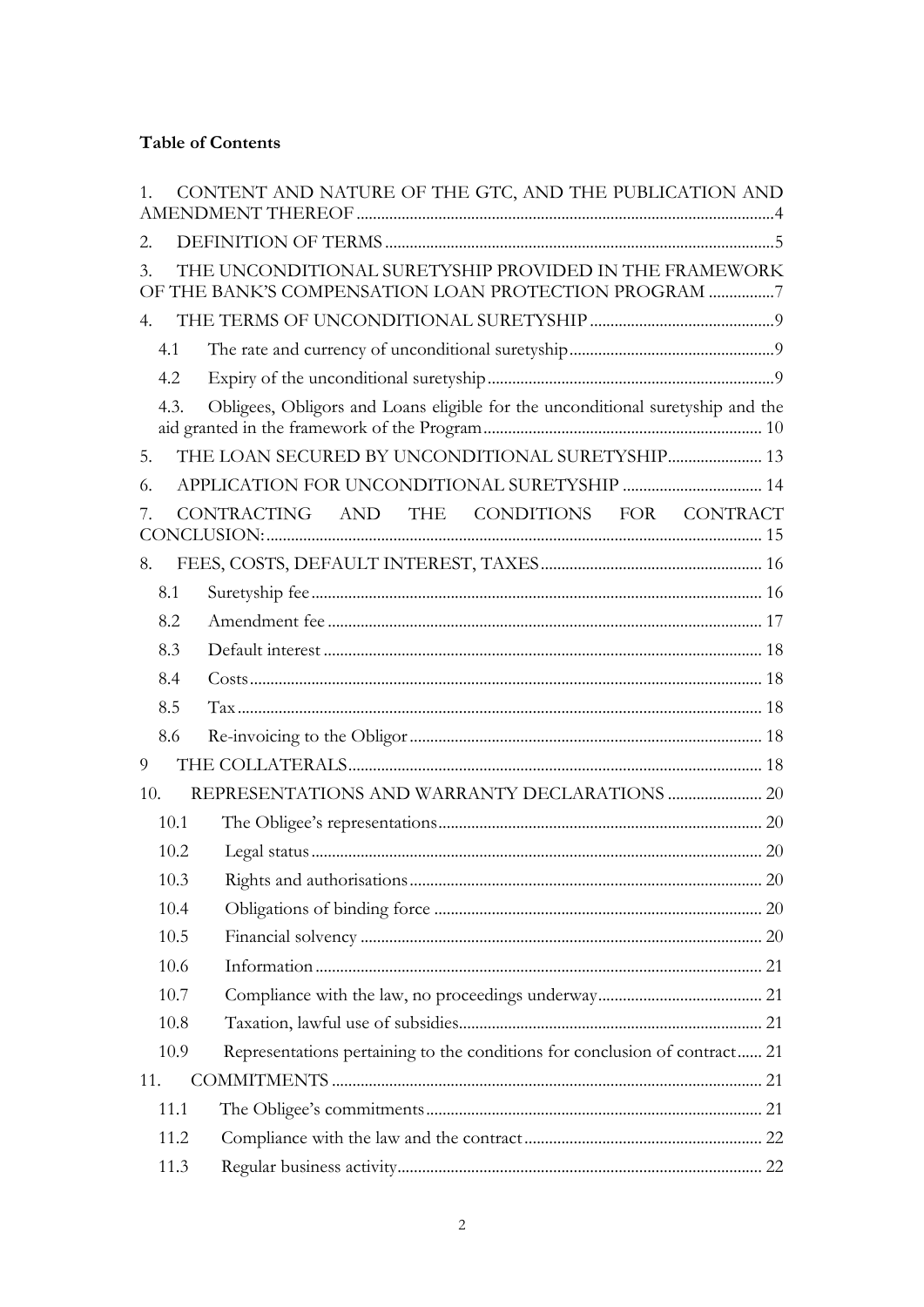<span id="page-2-0"></span>

| 11.4                                                      |                                                      |  |
|-----------------------------------------------------------|------------------------------------------------------|--|
| 11.5                                                      |                                                      |  |
| 11.6                                                      |                                                      |  |
| 12.                                                       | USE OF THE UNCONDITIONAL SURETYSHIP (ENFORCEMENT) 25 |  |
| 12.1                                                      |                                                      |  |
| 12.2.                                                     |                                                      |  |
| 12.3                                                      |                                                      |  |
| 12.4                                                      |                                                      |  |
| 12.4.1 IN THE CASE OF A PAYMENT AGREEMENT OR LIQUIDATION  |                                                      |  |
|                                                           |                                                      |  |
|                                                           |                                                      |  |
| 12.4.4 IN THE CASE OF SUBMITTING A NEW APPLICATION FOR    |                                                      |  |
|                                                           |                                                      |  |
| 12.5                                                      |                                                      |  |
| 13.                                                       |                                                      |  |
| 14. EXPIRATION AND TERMINATION OF THE CONTRACT, EXCLUSION |                                                      |  |
| 15                                                        |                                                      |  |
| 15.1                                                      |                                                      |  |
| 15.2                                                      |                                                      |  |
| 15.3                                                      |                                                      |  |
| 15.4.                                                     |                                                      |  |
| 15.5                                                      |                                                      |  |
| 15.6                                                      |                                                      |  |
| 15.7                                                      |                                                      |  |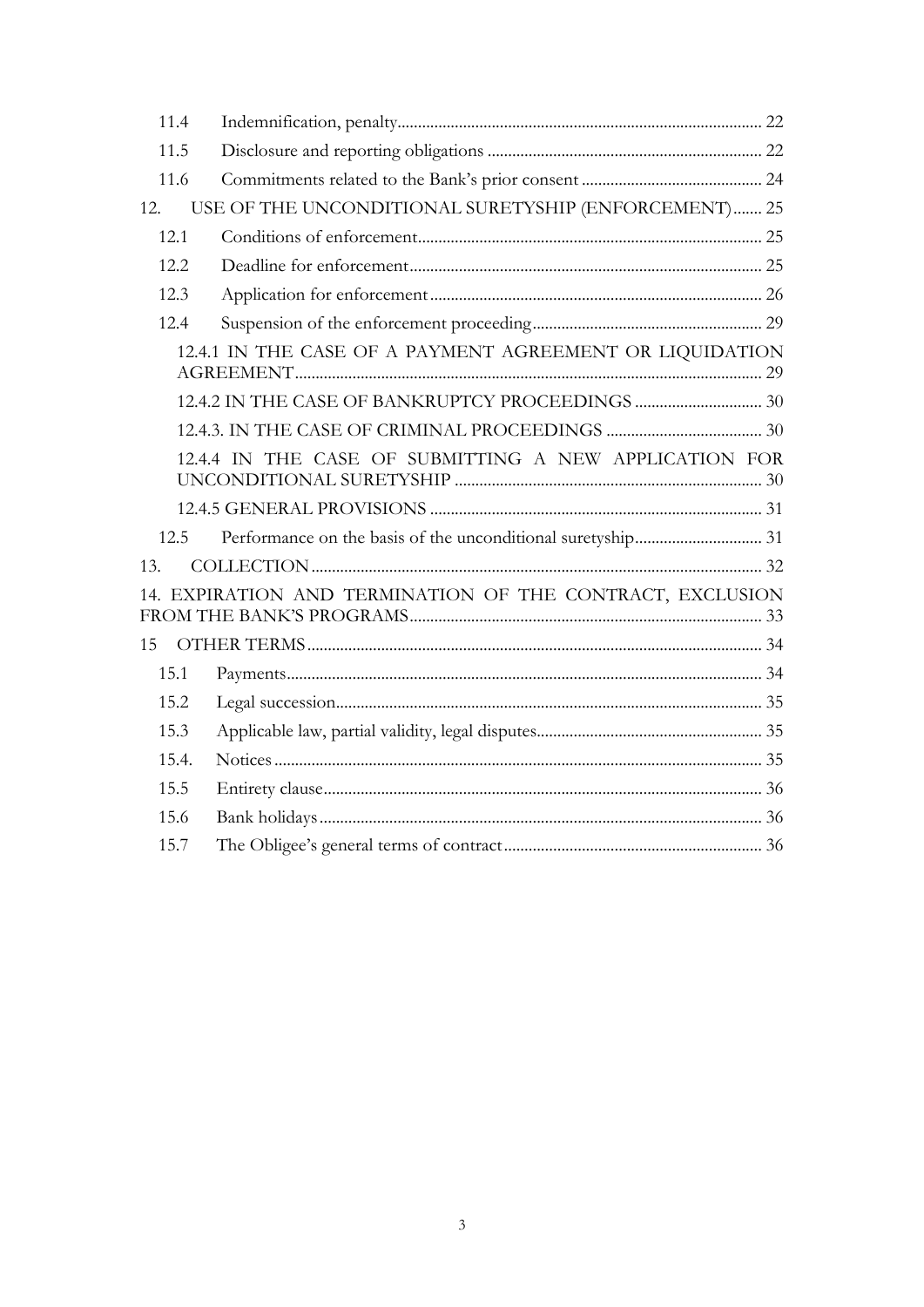## **1. CONTENT AND NATURE OF THE GTC, AND THE PUBLICATION AND AMENDMENT THEREOF**

1.1 These general terms of contract of the Hungarian Export-Import Bank Private Limited Company set out the conditions applicable for the services pertaining to the unconditional suretyship provided by the Bank to financial institutions to secure credits and loans in the framework of its Compensation Loan Protection Program.

1.2 Unless the suretyship contract set forth in writing between the Obligee and the Bank provides otherwise – even in the absence of a separate stipulation – the provisions of the Bank's business regulations shall apply to any legal relationship between the Bank and the Obligee. The content and detailed rules of the legal relationship between the Bank and the Obligee are set out in these GTC and the Contract. The GTC shall constitute a part of the Contract, and shall apply in all cases where the Contract does not contain an express provision to the contrary.

1.3 The GTC is public and may be viewed and consulted by anyone, at the Bank's premises used for serving clients (registered office), during business hours, and on the Bank's website (exim.hu). Upon separate request, the Bank shall provide the GTC to the Obligee free of charge. When entering into a contractual relationship, the Obligee shall, by signing the Contract, acknowledge and accept the conditions set out in the GTC.

1.4 The Bank is entitled to amend the GTC unilaterally at any time effective for the Contracts to be concluded following the effective date of the amendment, and in other cases, subject to the limitations set out in sections 1.4 and 1.5 of these GTC.

The Bank shall post the amended GTC at its premises used for serving Clients, as well as on its website.

The Bank

- a) shall notify Obligees in writing of amendments to the GTC that are unfavourable for Obligees fifteen (15) calendar days before the amendments are due to take effect;
- b) shall notify Obligees in writing of amendments to the GTC that do not constitute an unfavourable change for Obligees on the bank working day before the amendment is due to take effect by posting the modified GTC at its premises used for serving clients and on the Bank's website.

Unless otherwise provided, the amendment of the GTC shall, starting from its effective date, apply also to contracts that were concluded prior to such effective date.

Unless the Obligee raises an objection in writing to the GTC containing an amendment which is unfavourable for the Obligee before it takes effect, the new GTC shall be deemed to have been accepted by the Obligee. The Obligee may terminate the Contract with immediate effect regarding the GTC that has been amended in a manner unfavourable and unacceptable to the Obligee.

If the Client does not object to the amendment in writing, such amendment shall be deemed accepted. If the Client does not accept the amendment of these GTC, the Bank will deem the Contract of the Client concluded with the Bank to have been terminated by the Client effective on the effective date of the amendment. In this case, the Bank's claims will become due immediately, the Bank and the Client shall state accounts with each other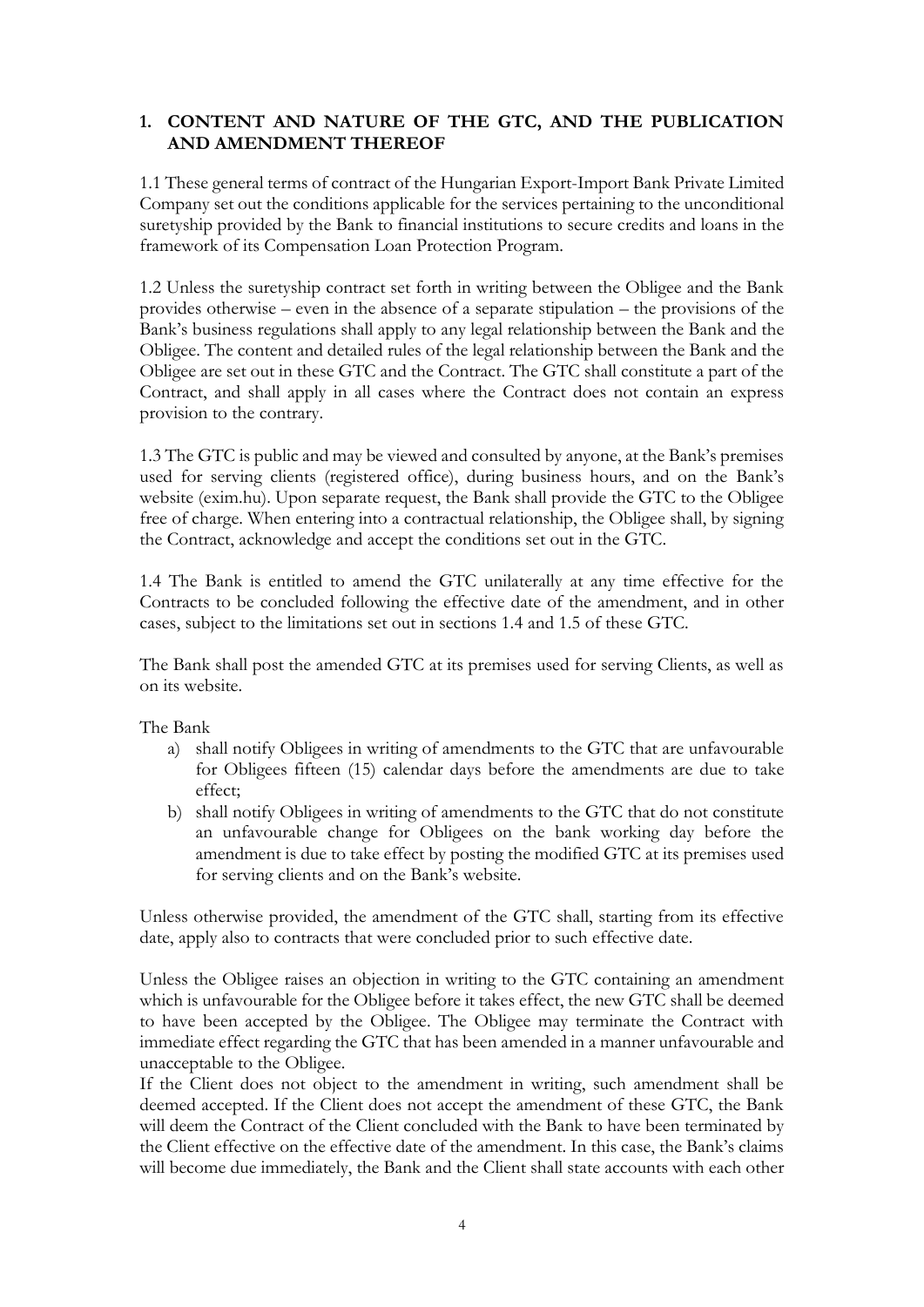without delay and the Client shall repay its entire debt outstanding against the Bank in full. The written notification must be received by the Bank on or before the effective day of the amendment.

1.5 The Bank shall be entitled to amend the conditions for the financial solution it provides and other contractual terms in a manner unfavourable to the Obligee in the case of changes in laws, public regulatory instruments, central bank recommendations or other regulations, including, in particular the Commission Communication and Commission Regulation pertaining to the Program, or the enforcement of the law pertaining to or affecting the Bank's activity or operating conditions.

Otherwise the Bank shall not be entitled to amend these GTC unilaterally in a manner unfavourable to the Client in terms of an existing Contract.

The Bank shall inform the Obligee of any changes to its business regulations, these GTC and the List of Terms and Conditions pursuant to section 1.4.

### <span id="page-4-0"></span>**2. DEFINITION OF TERMS**

**GBER Regulation** shall mean "Commission Regulation (EU) No 651/2014 of 17 June 2014 declaring certain categories of aid compatible with the internal market in application of Articles 107 and 108 of the Treaty)".

**GTC** means these General Terms of Contract;

**Bank** means the Hungarian Export-Import Bank Private Limited Company (registered office: 1065 Budapest, Nagymező u. 46-48, company registration number: 01-10-042594, tax number: 10949638-2-44, registering entity (court): Company Court of the Metropolitan Court of Budapest), which assumes suretyship in the legal relationships under these GTC.

**Investment Loan** shall mean a Loan to be used by the Obligor for an investment purpose specified in detail in the Loan Contract.

**Enforcement Event** shall mean any event specified in section 12.1.1 of these GTC.

**Enforcement Events** shall mean any events specified in section 12.1.1 of these GTC.

**Commission Regulation** shall mean Commission Regulation No. SA.57064 (2020/N)" – available at the following URL: [https://ec.europa.eu/competition/elojade/isef/case\\_details.cfm?proc\\_code=3\\_SA\\_570](https://ec.europa.eu/competition/elojade/isef/case_details.cfm?proc_code=3_SA_57064)  $64$  – and any amendments thereof as may be in effect from time to time

**Commission Communication** shall mean the "Communication from the Commission No. C (2020) 1863 on the Temporary Framework for State aid measures to support the economy in the current COVID-19 outbreak" for the purposes of these GTC and any amendments thereof as may be in effect from time to time.

**Anniversary** shall mean any and all anniversaries of the effective date of this Contract.

**Parties** shall mean the Bank and the Obligee collectively.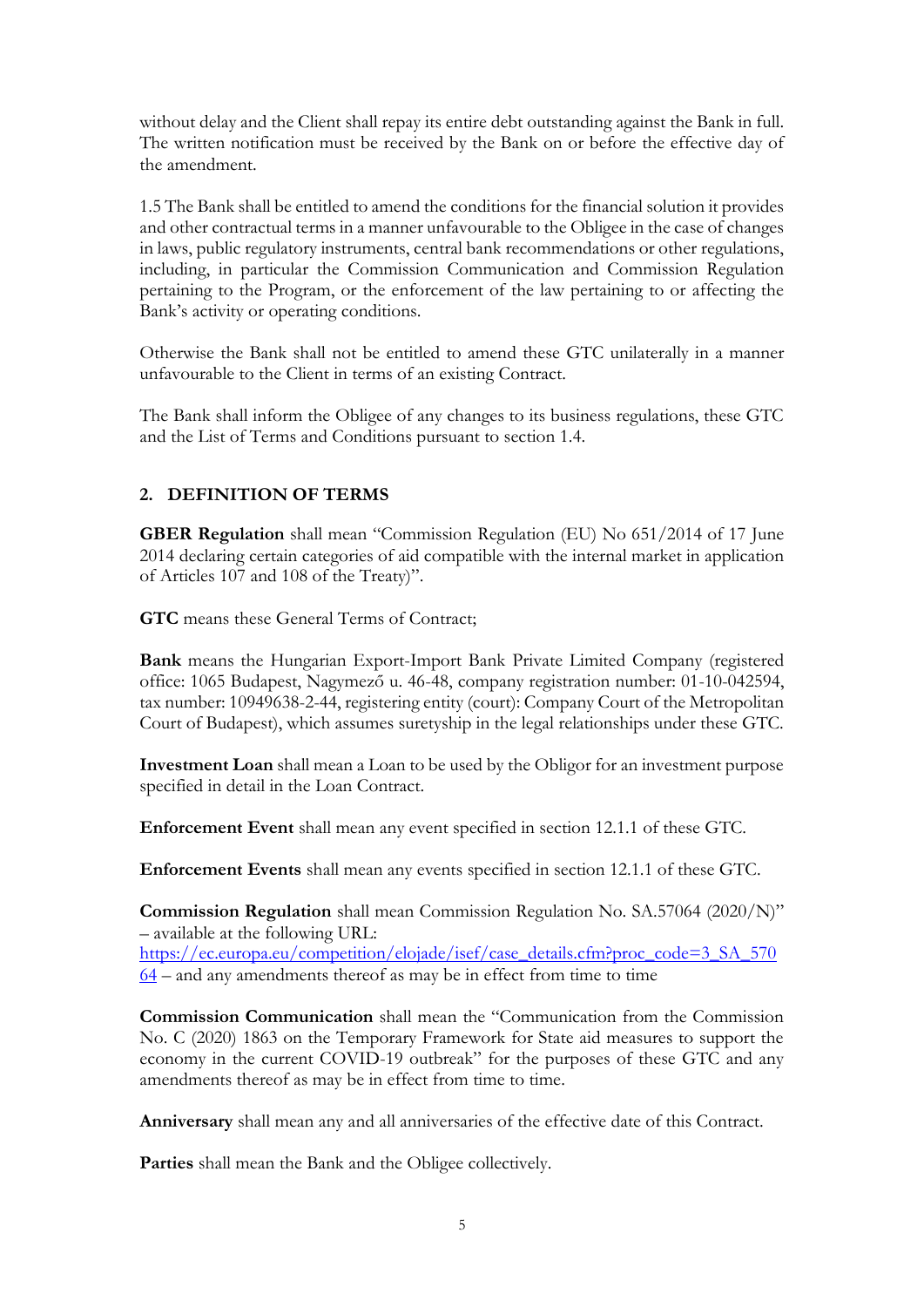**Party** shall mean the Bank and the Obligee separately.

**Working Capital Loan** shall mean a Loan to be used by the Obligor for purchasing fixed assets specified in detail in the Loan Contract.

**Loan** shall mean the loan provided by the Obligee to the Obligor for which the Bank assumes suretyship.

**Loan Contract** shall mean the agreement comprising the terms and conditions of the Loan.

**Obligee** shall mean the financial institution for whose claim arising from the Loan Contract the Bank assumes suretyship.

**SME** shall mean a business classed as a micro, small or medium-sized enterprise under Annex No.1 of the General Block Exemption Regulation.

**Government Decree** means the Government Decree 435/2012. (XII. 29.) on guarantees assumed by Hungarian Export-Import Bank Pte Ltd alongside a full state payment guarantee and on the conditions and detailed regulations applicable to replacement and interest costs associated with foreign exchange and interest rate swap transactions

**Obligor** shall mean the debtor of the loan.

**Mid-cap** shall mean a company not qualifying as an SME and, pursuant to the recommendation of Commission Recommendation 2003/361/EC, the number of whose full-time employees, those of its partners and its affiliates does not exceed 3000 (three thousand). The Mid-cap category shall be understood to include Small Mid-cap companies.

**Large Company** shall be understood as an enterprise not classed as an SME under Annex No. 1 of the General Block Exemption Regulation.

**Program** shall mean the Bank's Compensation Loan Protection Program.

**Ptk.** means the Act V of 2013 on the Civil Code of Hungary.

**Small Mid-cap** shall mean a company not qualifying as an SME but whose annual net sales revenues do not exceed EUR 100,000,000 (one hundred million Euros) or whose balance sheet total does not exceed EUR 86,000,000 (eighty-six million Euros) and whose employee headcount calculated based on Articles 3-5 of Annex No. 1 of the General Block Exemption Regulation does not exceed 499 (four hundred ninety-nine) persons.

**Gross Breach of Contract** shall mean any breach specified in section 14.6 of these GTC.

**Contract** shall mean the suretyship agreement concluded between the Obligee and the Bank.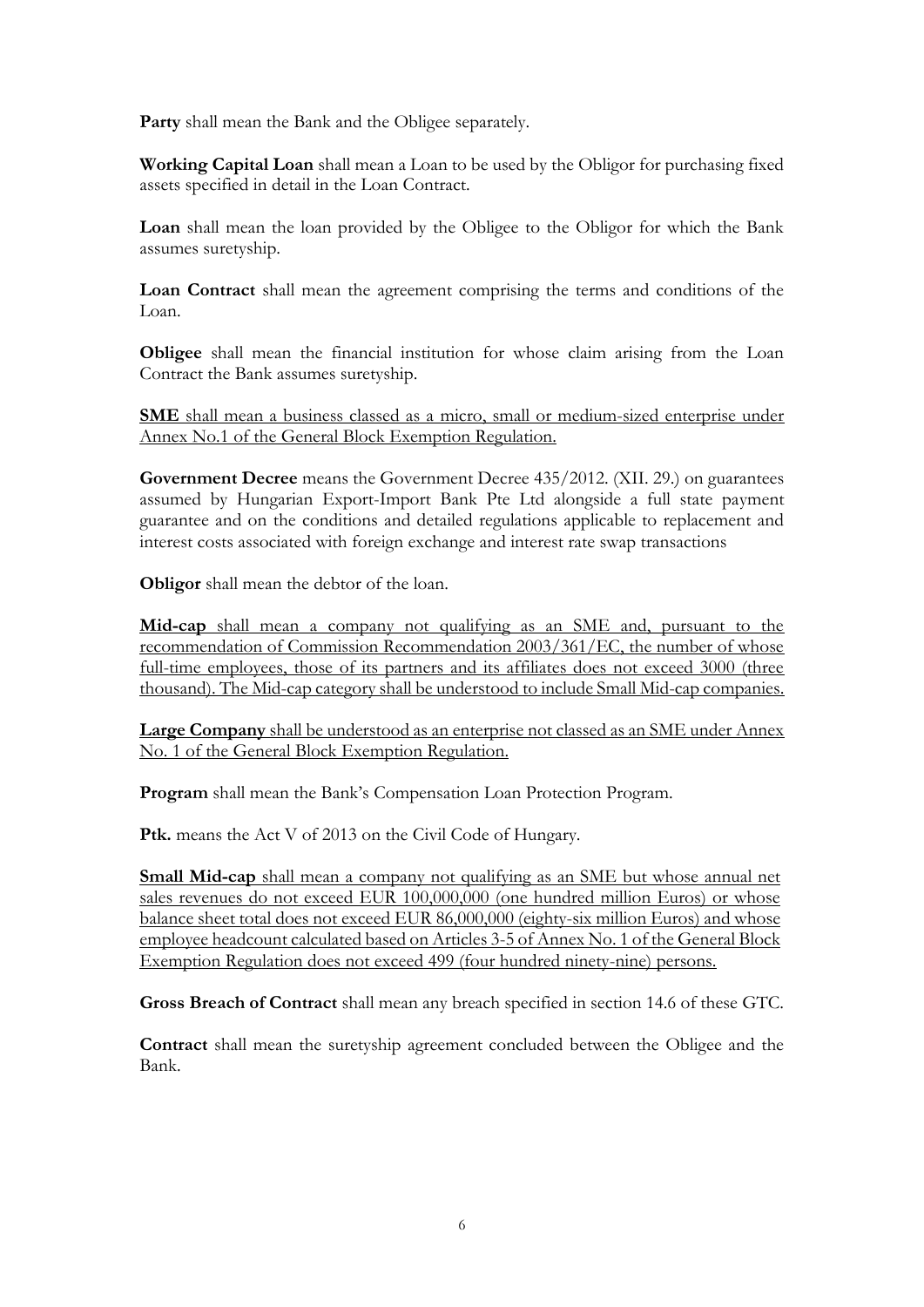### <span id="page-6-0"></span>**3. THE UNCONDITIONAL SURETYSHIP PROVIDED IN THE FRAMEWORK OF THE BANK'S COMPENSATION LOAN PROTECTION PROGRAM**

3.1 In the framework of the Program, the Bank assumes unconditional suretyship of budgetary background pursuant to the rules set out by the Government Decree for loan guarantees.

3.2 The suretyship assumed by the Bank qualifies as state aid, which the Bank provides under the Commission Communication and its amendments as may be in effect from time to time as well as the Commission Regulation. The aid granted in the framework of the Program constitutes aid provided in the form of guarantees on loan under Section 3.2 of the Commission Communication.

3.3 The suretyship assumption fee shall comply with the pricing rules set out in Section 18 of the Commission Regulation. The suretyship assumption fees set out in the Bank's List of Terms and Conditions have been established in line with the referenced section.

3.4 Pursuant to the Commission Communication, the Contracts to be concluded in the framework of the Program shall be signed on 31 December 2021 at latest.

3.5 The aid granted under this Contract in the form of guarantees on loan under Section 3.2 of the Commission Communication shall not be combined with aid granted as a subsidised lending rate under Section 3.3 of the Commission Communication in cases where the aid is granted for the same underlying loan.

3.6 The aid granted under this Contract on the basis of Section 3.2 of the Commission Communication in the form of guarantees on loan shall not be combined with aid granted as a subsidised lending rate under Section 3.3 of the Commission Communication in cases where they are provided for different underlying loans, but the total loan amount of the underlying loans exceeds the limit values set out in sections 25(d) and 27(d) of the Commission Communication (see section 5.3).

3.7 The aid provided in the framework of the Program may be combined with the aids subject to the following EU regulations:

- a) "Commission Regulation (EU) No 1407/2013 of 18 December 2013 on the application of Articles 107 and 108 of the Treaty on the Functioning of the European Union to de minimis aid"
- b) "Commission Regulation (EU) No 1408/2013 of 18 December 2013 on the application of Articles 107 and 108 of the Treaty on the Functioning of the European Union to de minimis aid in the agriculture sector"
- c) "Commission Regulation (EU) No 717/2014 of 27 June 2014 on the application of Articles 107 and 108 of the Treaty on the Functioning of the European Union to de minimis aid in the fishery and aquaculture sector"
- d) "Commission Regulation (EU) No 360/2012 of 25 April 2012 on the application of Articles 107 and 108 of the Treaty on the Functioning of the European Union to de minimis aid granted to undertakings providing services of general economic interest".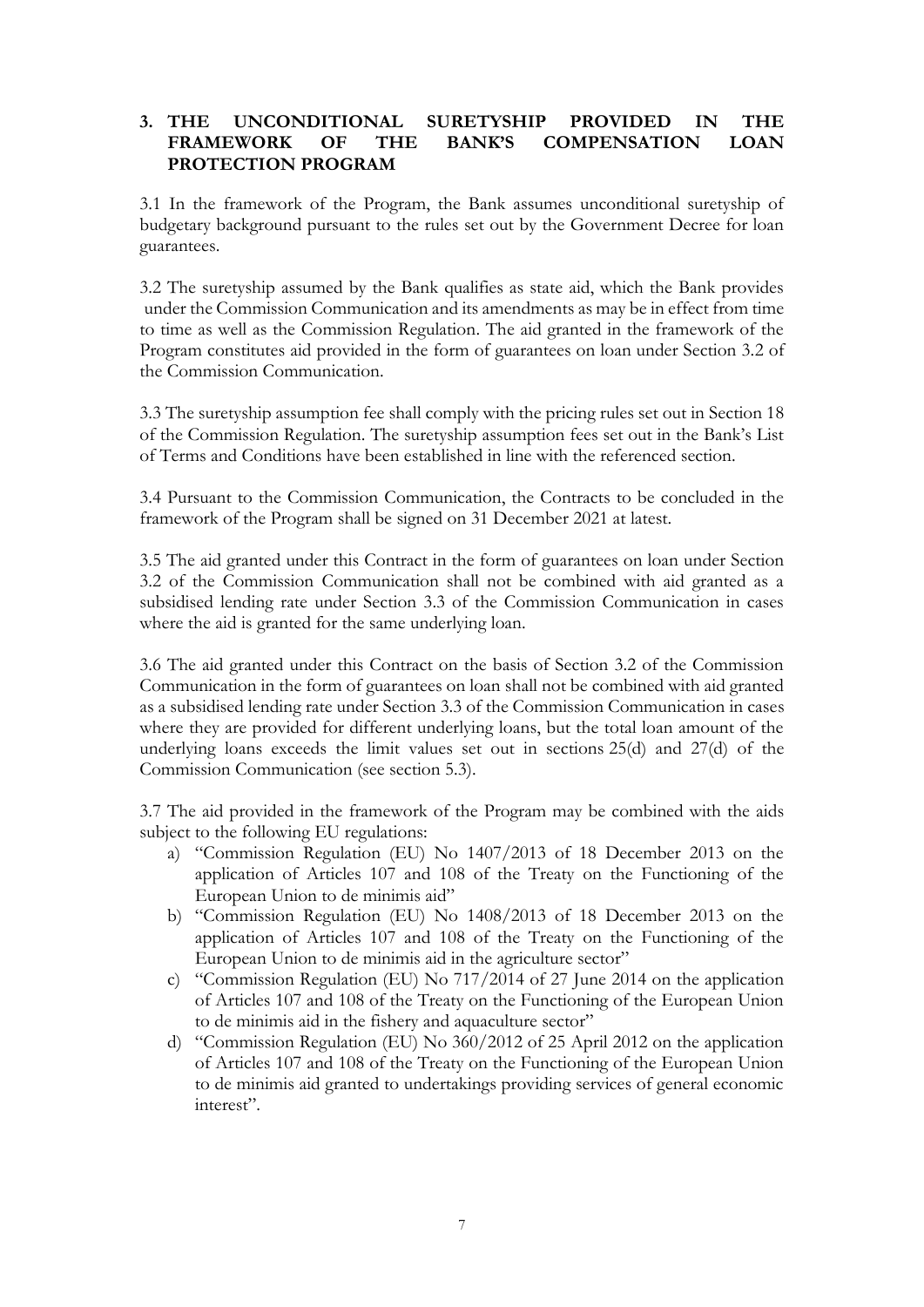3.8 The aid provided in the framework of the Program can be combined with other compatible aid or with EU financing granted in other forms, provided that the maximum aid intensity threshold values specified in the following EU regulations are observed:

- a) the GBER Regulation,
- b) Commission Regulation (EU) No 702/2014 of 25 June 2014 declaring certain categories of aid in the agricultural and forestry sectors and in rural areas compatible with the internal market in application of Articles 107 and 108 of the Treaty on the Functioning of the European Union, and
- c) Commission Regulation (EU) No 1388/2014 of 16 December 2014 declaring certain categories of aid to undertakings active in the production, processing and marketing of fishery and aquaculture products compatible with the internal market in application of Articles 107 and 108 of the Treaty on the Functioning of the European Union.

3.9 Prior to the conclusion of this Contract, the Obligor shall make a statement to the Obligee, and the Obligee to the Bank on aid granted to it on the basis of Section 3.3 of the Commission Communication in the form of a subsidised lending rate, in the form of a loan suretyship under Section 3.2 of the Commission Communication as well as other aids granted for the Loan's purpose.

3.10 In terms of the aid granted in the framework of the Program, the Obligee qualifies as a financial intermediary, since the ultimate beneficiary of the aid is the Obligor. Consequently, the Obligee shall pass on the discount obtained in the framework of the Program to the Obligor, and shall enforce the discount in the transaction interest of the Loan in the manner specified in detail in the Contract.

3.11 The Obligee shall agree with the Obligor in the Loan Contract in a manner that the Obligor undertakes a commitment to retain the documents related to the aid granted in the framework of the Program for 10 (ten) years after the signing of the Loan Contract and to make them available to the Bank upon request. Furthermore, the Obligee shall inform the Obligor in the Loan Contract of the fact that information concerning the aid must be provided within 20 (twenty) Working Days at the request of the European Commission.

3.12 The following cases in particular shall constitute misuse of aid:

- a) the Obligor has provided false or falsified information in the documentation related to the Loan or the suretyship provided by the Bank, any of its statements are found to be false, or it withdraws any of its statements,
- b) the Obligor does not use the Loan for the purpose for which it was intended;
- c) a case of unlawful cumulation of aids,
- d) the accumulated amount exceeds the limit set out in the relevant legislation or in the decision approving the aid;
- e) the special data-provision and data-recording obligation of the Obligor is not fulfilled, or
- f) the Obligor does not allow the Court of Auditors of the European Union or authorised officials and authorised independent experts of the European Commission, or agents of Bank, to verify the use of the soft Loan and the fulfilment of its state aid conditions, in particular:
	- (i) to enter the premises or territory of the undertaking concerned,
	- (ii) to request an oral explanation on the spot.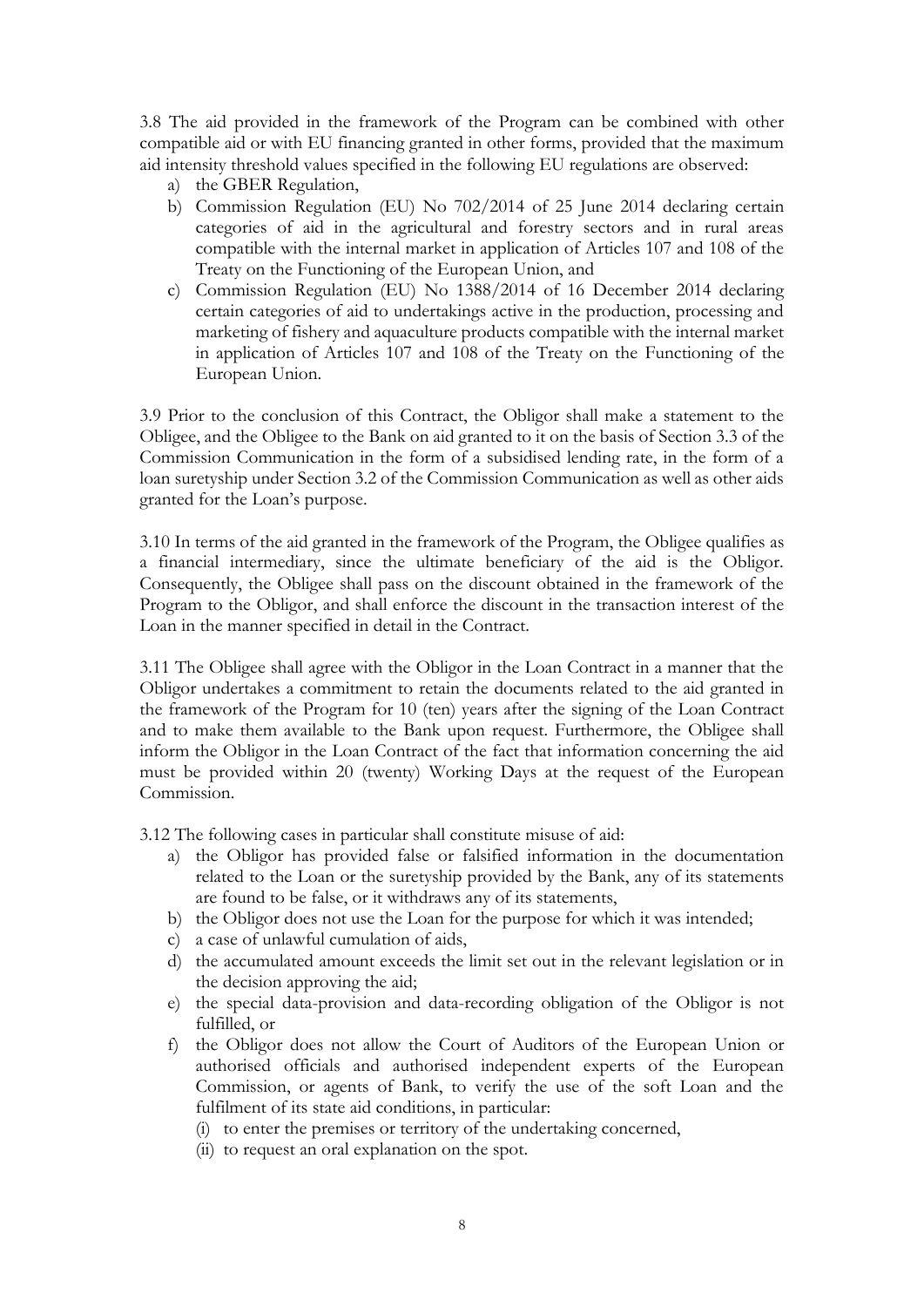3.13 The Obligee undertakes to agree with the Obligor in a manner that, if, in the course of an inspection conducted by the Obligee, the Bank or the European Commission or other official bodies, it is revealed that the Obligor has violated its obligations relating to state aid (i.e. there has been a case of misuse of aid funds), or for reasons not of its making the provisions of the law related to aid have not been fulfilled, then it will return to the Bank any unlawfully used aid within 8 (eight) calendar days. In the event of misuse of aid or unlawful use of aid, the state aid must be repaid in an amount increased by the punitive interest. The punitive interest shall be equal to the default (late-payment) interest specified in the Loan Contract. The punitive interest shall be due from the date of first disbursement of the Loan until the day on which the Obligor pays the unlawfully used State aid to Bank. The payment obligation may be deemed fulfilled when the payable amount has been credited to the Bank's account. The Obligee acknowledges and informs the Obligor that the European Commission may make different decisions in respect of the recovery of unlawfully used state aid.

# <span id="page-8-0"></span>**4. THE TERMS OF UNCONDITIONAL SURETYSHIP**

### <span id="page-8-1"></span>**4.1 The rate and currency of unconditional suretyship**

4.1.1. The Bank assumes unconditional suretyship for the repayment of the Loan's principal amount by the Obligor, the suretyship does not extend to the Loan's charges.

4.1.2 The exact extent of the suretyship is specified in the Contract. If the principal claim arising from the Loan Contract decreases, it shall also influence the amount of the Bank's suretyship: the amount of the Bank's suretyship shall decrease simultaneously to repayment by the Obligor or a third party. In the case of Revolving Loans, if the Obligor uses the sum held available to it by the Obligee once again after repayment, the amount of the Bank's suretyship shall once again increase automatically up to the extent specified in the Contract.

4.1.3 The currency of the suretyship shall be the same as the currency of the loan. The Bank assumes suretyship in Hungarian Forints, Euros or US dollars. If the Obligee submits an application for an USD suretyship, the Obligee shall adequately verify the reason for such currency and shall present in detail the source of the Obligor's USD income.

## <span id="page-8-2"></span>**4.2 Expiry of the unconditional suretyship**

4.2.1 The unconditional suretyship assumed by the Bank shall expire on the last day of the Loan's term with the proviso that the Obligee may submit an application for enforcement to the Bank within 3 (three) months from the maturity of the Loan in terms of Enforcement Events that occurred during the term of the Loan. The Bank may not be released from the obligation to perform the suretyship solely on the grounds that the nonpayment of the last instalment of the Enforcement Event occurred after the final maturity of the Loan provided that the Obligee adhered to the limitations related to the Loan's term set out in these GTC.

4.2.2 The Parties will determine the expiry date of the unconditional suretyship provided by the Bank in the Contract with the proviso that the expiry of the suretyship may not exceed 3 (three) years in the case of Working Capital Loans and 6 (six) years in the case of Investment Loans.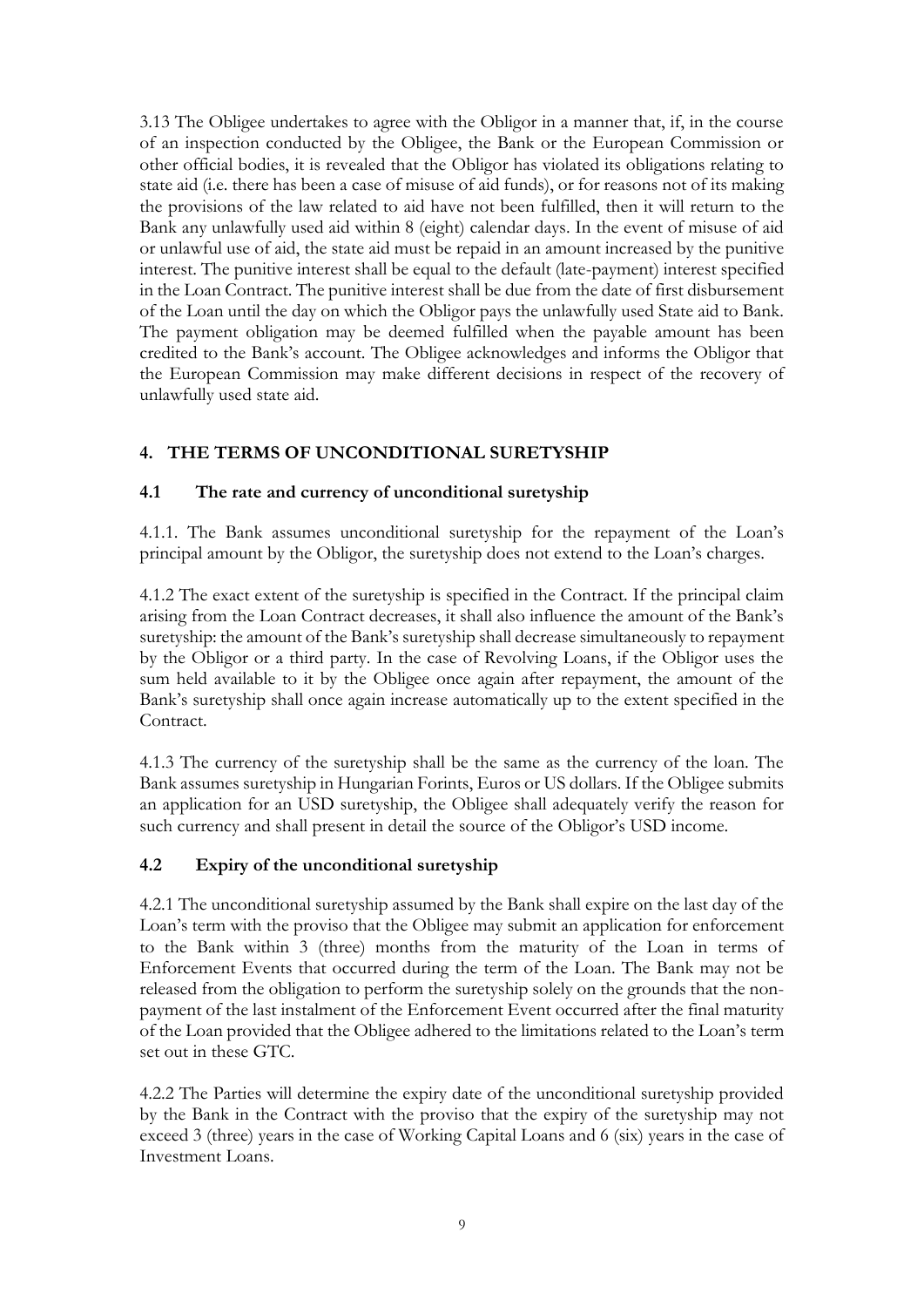4.2.3 The expiry of the unconditional suretyship may be extended in a manner that the term of the suretyship may not, even with any extensions, exceed 3 (three) years in the case of Working Capital Loans and 6 (six) years in the case of Investment Loans. If the suretyship is extended, the Bank shall be entitled to charge an amendment fee specified in its latest effective List of Terms and Conditions.

### <span id="page-9-0"></span>**4.3. Obligees, Obligors and Loans eligible for the unconditional suretyship and the aid granted in the framework of the Program**

4.3.1 Financial institutions registered or having a branch in Hungary are eligible for the unconditional suretyship granted by the Bank in the framework of the Program.

4.3.2 As final beneficiaries (that is, Obligors), the aid granted in the framework of the Program may be used by resident business entities that

- a) face temporary severe liquidity difficulties resulting from the outbreak of COVID-19, and
- b) qualify as exporters or suppliers of exporters based on self-declarations, or pursue their activities in a sector with export potential as specified in section 4.3.7 as per the data of the company registry. In the case of Investment Loans, the condition set out in this point b) shall be deemed fulfilled also if the loan purpose can be classified into any elements set out in section 4.3.7 of these GTC; and
- c) **in the case of transactions initiated with an application for unconditional suretyship submitted after 14 October 2021:** qualify as SMEs or Mid-caps.

4.3.3 The Bank will consider that Obligor faces temporary severe liquidity difficulties if one or several of the following situations occur:

- a) the Obligor found itself in a difficult situation following 1 February 2020 under the GBER Regulation,
- b) it experienced a decrease in net sales revenue,
- c) it experienced a decrease in operating profit,
- d) it experienced an increase in the deadlines of customer payments,
- e) it experienced a decrease in the payment deadline specified by its suppliers,
- f) it experienced a decrease in order volumes,
- g) it experienced a deterioration in liquidity ratios (current assets/short-term liabilities),
- h) it implemented operation closures/shift reductions above the usual seasonal changes,
- i) it reduced the number and wage costs of employees,
- j) the investment project specified as the purpose of the Loan was completed at least 3 months after 1 February 2020 compared to the initial (documented) plans and its cost increased,
- k) another reason substantiating temporary severe liquidity difficulties has occurred.

4.3.4 For Obligors without a credit history, or without a rating based on the balance sheet approach, the criteria set out in section 4.3.3 b)-k) are considered by examining the decrease(s) relative to the figures in the business plan approved when the loan to be refinanced was assessed in the case of loan refinancing, while in other cases, the figures indicated in the business plan approved by the competent body of the undertaking and/or its owner in a documented manner upon company formation or thereafter shall be considered.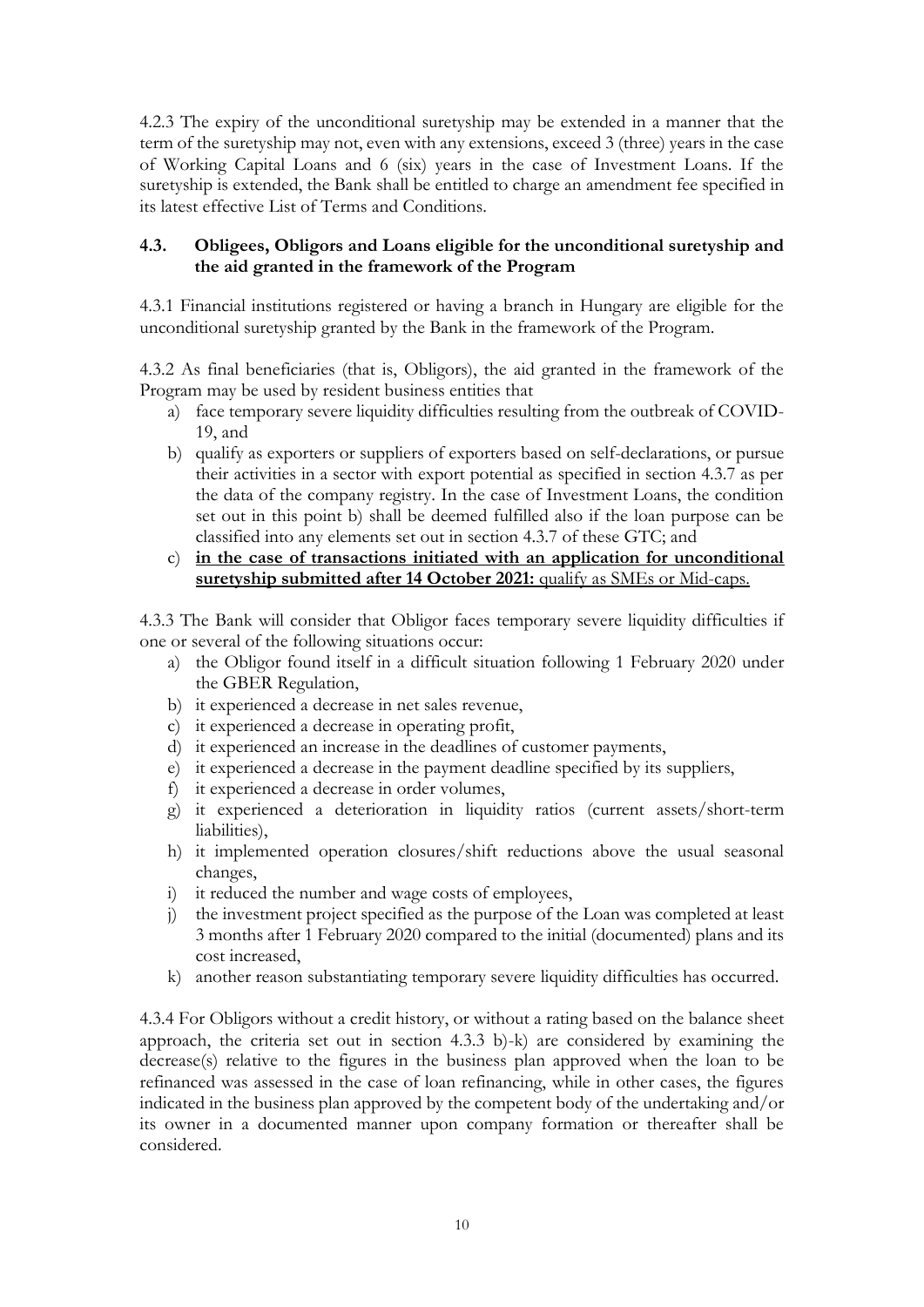4.3.5 **In the case of transactions initiated by an application for unconditional suretyship submitted on or before 14 October 2021:** the criteria set out in section 4.3.3 b)-h) and k) must be examined over an at least 30 (thirty) day period between 1 February 2020 and 31 May 2021 through a comparison with the same period of 2019 or 2020 or (and for the cases specified in section 3.3.4, with the pro rata fulfilment of the business plan for 2020 or 2021), and at least a 20% (twenty percent) reduction/change needs to be demonstrated.

**In the case of transactions initiated by an application for unconditional suretyship submitted after 14 October 2021:** the criteria set out in section 4.3.3 b)-i) and k) must be examined through a comparison of the entire year of 2020 with the same period of 2019 or of an at least 6 (six) month period between 1 January 2021 and 30 November 2021 with the same period of 2019 or 2020, and at least a 20% (twenty percent) reduction/change needs to be demonstrated.

4.3.6 The Obligor may also verify the fulfilment of the conditions set out in section 4.3.3 b)-k) with a general ledger not older than 90 (ninety) days, with its own declaration or other documents. The Obligee shall examine the persistence of the temporary, severe liquidity difficulties with due care reasonably expected from financial institutions based on the data provided by the Obligor, and shall make a statement on the fulfilment of one or several conditions set out in section 4.3.3 upon submitting the application for suretyship. The Obligee will make a statement on the fulfilment of the conditions on the pre-screening sheet, and the submission of its statement with a content acceptable to the Bank shall be a precondition to the conclusion of the Contract.

4.3.7 The economic activities registered under the following NACE codes shall qualify as sectors with export potential:

01 Crop and animal production, hunting and related service activities

02-20 Logging

02-30 Gathering of wild growing non-wood products

03 Fishing and aquaculture

10-12: Manufacture of food products, beverages and tobacco products

13-15: Manufacture of textiles, wearing apparel and leather and related products 16: Manufacture of wood, products of wood and cork (except furniture) and

plaiting materials

17: Manufacture of paper and paper products

18: Printing and reproduction of recorded media

19: Manufacture of coke and refined petroleum products

20: Manufacture of chemicals and chemical products

21: Manufacture of basic pharmaceutical products and pharmaceutical preparations

22: Manufacture of rubber and plastic products

23: Manufacture of other non-metallic mineral products

24: Manufacture of basic metals

25: Manufacture of fabricated metal products, except machinery and equipment

26: Manufacture of computer, electronic and optical products

27: Manufacture of electrical equipment

28: Manufacture of machinery and equipment n.e.c.

29: Manufacture of motor vehicles, trailers and semi-trailers

30: Manufacture of other transport equipment

31-32: Manufacture of furniture; Other manufacturing

33: Repair and installation of machinery and equipment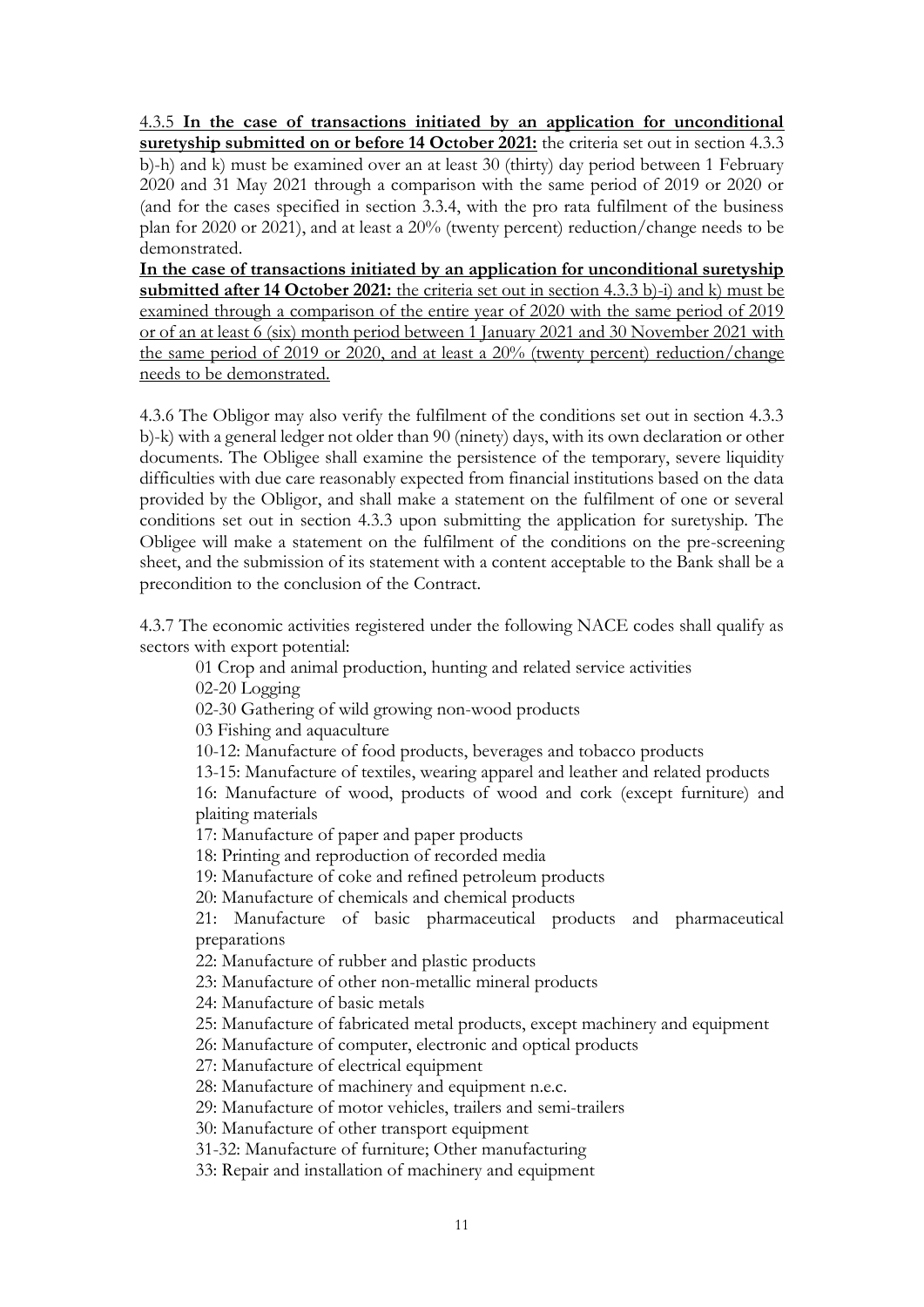38-39: Waste collection, treatment, and disposal activities, materials recovery; Remediation activities and other waste management activities

49: Land transport and transport via pipelines, subject to license 49.3 Other passenger land transport

50: Water transport

51: Air transport

52: Warehousing and support activities transportation

53: Postal and courier activities

55: Accommodation

58: Publishing activities

59-60: Motion picture, video and television programme production, sound recording and music; Programming and broadcasting activities

61 Telecommunications

62-63: Computer programming, consultancy and related activities

69-70: Legal and accounting activities; Activities of head offices; management consultancy services

71: Architectural and engineering activities; technical testing and analysis 72: Scientific research and development

74-75: Other professional, scientific and technical activities; Veterinary activities

4.3.8 The aid specified in the Program may not be granted to Obligors

- a) that qualified as experiencing difficulties already on 31 December 2019 under the GBER Regulation,
- b) that operated at a loss both in 2018 and 2019 on the level of EBITDA and aftertax profit,
- c) whose capital adequacy (that is, the ratio of its equity to the balance sheet total) is below 15% (fifteen percent).

4.3.9 An undertaking in the financial sector may not be the final beneficiary (that is, the Obligor) of the aid granted pursuant to the conditions specified in the Program.

4.3.10 The aid under the Program may not be granted to an Obligor against whom there are grounds for exclusion as specified in Annex No. 1/A of the Bank's business regulations in effect upon the conclusion of the Contract ("Customers excluded from financing"). For the purposes of these GTC and the Contracts, the term "financing" in the referenced annex of the business regulations shall be understood to mean "unconditional suretyship", while the term "Customer" shall also mean "Obligor".

4.3.11. In the framework of the Program, the Bank does not assume suretyship in terms of Loans that are aimed at financing transactions that receive other state subsidy in an inadmissible manner pursuant to the provisions of section 3.

4.3.12 In the framework of the Program, the Bank does not assume suretyship in terms of Loans that are aimed at financing transactions in terms of which there are grounds for exclusion as specified in Annex No. 2 of the Bank's business regulations in effect upon the conclusion of the Contract ("Transactions excluded from financing"). For the purposes of these GTC and the Contracts, the term "financing" in the referenced annex of the business regulations shall be understood to mean "unconditional suretyship".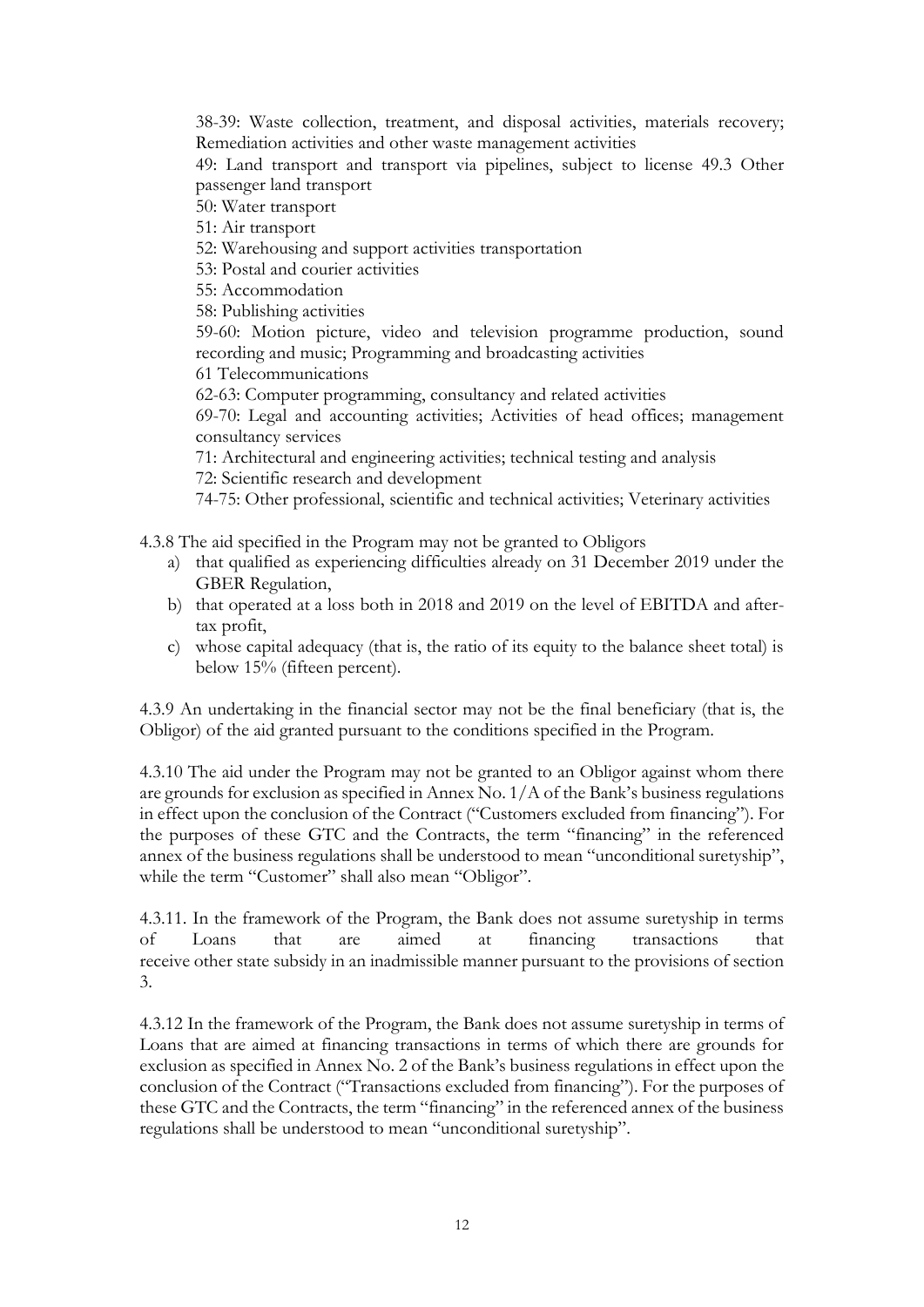### <span id="page-12-0"></span>**5. THE LOAN SECURED BY UNCONDITIONAL SURETYSHIP**

5.1. The Obligee may use the unconditional suretyship available in the framework of the Program to provide Working Capital Loans or Investment Loans.

5.2. The Obligee may provide the Loan from its own sources, from a refinancing loan requested from the Bank – except for loans provided in the framework of the Bank's Compensation Loan Protection Program – or any other source provided that the Obligee adheres to the rules on aid cumulation set out in chapter 3.

5.3 The principal amount of the Loan may not exceed:

- a) twice the annual payroll costs of the Obligor in 2019 (or in the last year for which such data are available) (including social security contributions and the payroll costs of personnel working on the company's premises but officially employed by subcontractors). In the case of undertakings established after 1 January 2019, the maximum loan amount shall not exceed the estimated payroll costs of the initial two years of operation,
- b) 25% of the Obligor's total turnover in 2019.

Where points a) or b) do not apply, in appropriately justified cases, after the Bank's caseby-case assessment, the amount of the Loan may be increased on the basis of the Obligor's declaration on its liquidity needs in order to cover the next 18 months' liquidity requirements for SMEs and the next 12 months' liquidity requirements for Large Enterprises (including Small Mid-caps and Mid-caps), from the date the loan was granted.

5.4The Loan's currency may only be Hungarian Forints, Euros or US dollars.

5.5 The term of Working Capital Loans, including any extensions, shall be maximum 3 (three) years from the date the contract is concluded. In the case of revolving loans, the term shall be maximum 12 months. The term of Investment Loans, including any extensions, shall be maximum 6 (six) years from the date the contract is concluded.

5.6 The grace period of Working Capital Loans shall be maximum 12 months, while the grace period of Investment Loans shall extend to maximum 24 months.

5.7. The Obligee shall agree with the Obligor that the Loan shall be repaid – following the grace period, if applicable – on a monthly basis, in every 3 (three) months or every  $6$  (six) months in equal or individually determined principal repayment instalments. In the framework of the Program, the Bank does not assume suretyship for balloon loans. Bullettype repayment is only permitted in the case of working capital loans of maximum 12 months' term.

5.8 In the case of Investment Loans, the Obligor shall have own resources available. In the case of Investment Loans, the rate of own resources shall be at least 10% (ten percent) of the net cost of the investment in the case of purchasing machinery and equipment, and 15% (fifteen percent) in other cases.

5.9 The inspection tasks related to the use of the Loan purpose shall be carried out by the Obligee pursuant to its own internal regulations and the criteria specified in the framework of the Program. The Obligee shall, prior to the conclusion of the Contract, obtain the Obligor's statement authorizing the Obligee and the Bank, either separately or collectively,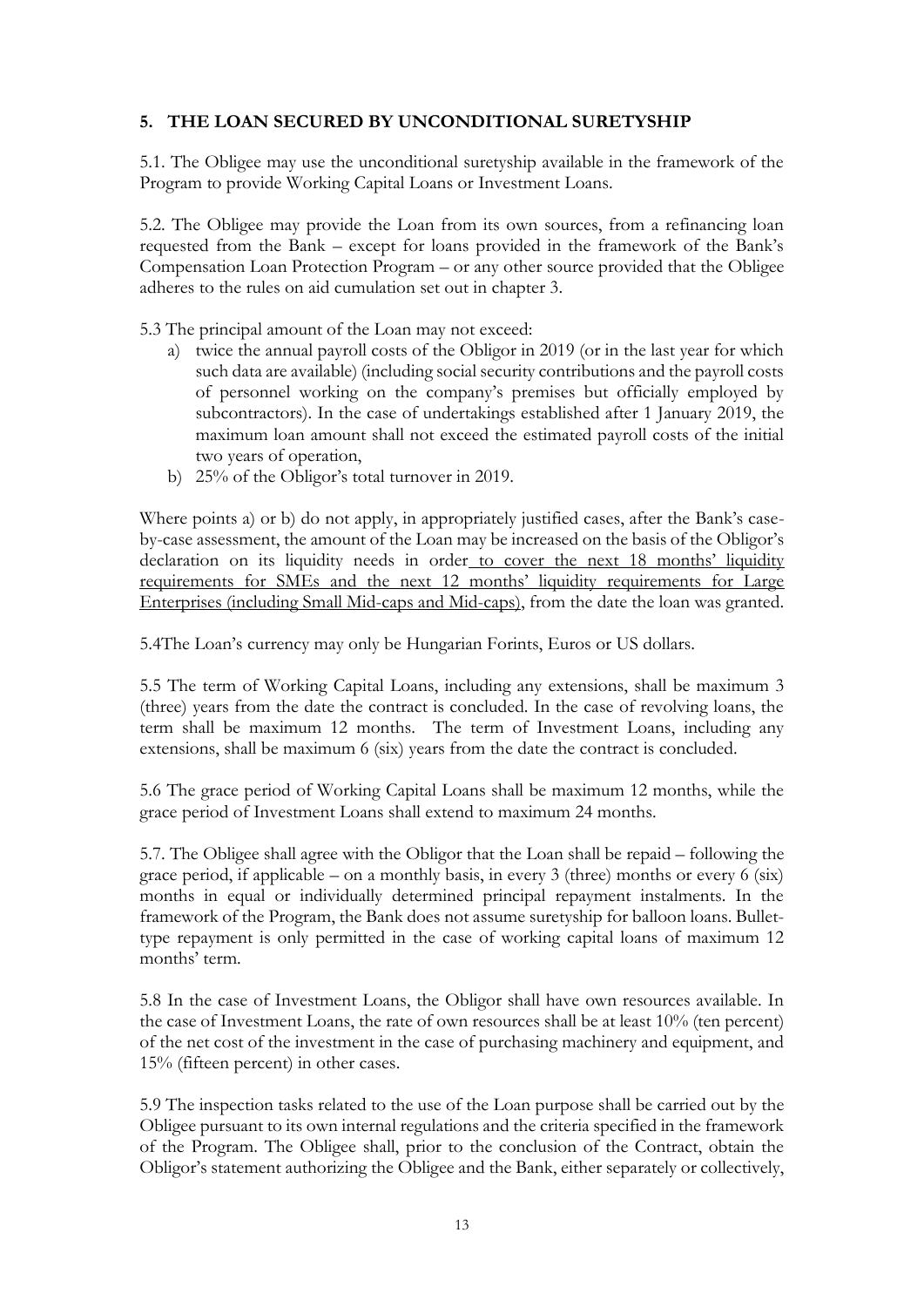to inspect the following at any time, even at the site in cases when a prior notice is given, by at all times maintaining the confidentiality of trade and bank secrets:

- a) the Loan documentation,
- b) the performance or fulfilment of the conditions for concluding the contract, for the contract to take effect and for disbursement as specified by the Bank,
- c) the invoices, accounting documents related to the use of the Loan purpose, in the case of investments, the reports of the technical expert, the investment project itself on-site during construction, the certification of completion of the investment project and
- d) the events and occurrences subject to mandatory data provision pursuant to the provisions of these GTC.

5.10. In the framework of the Program, the Bank grants unconditional suretyship for (i) new Loans taken out for the purpose of refinancing and (ii) new Loans taken out for investments initiated from the borrower's own resources.

5.11 The term of new Loans taken out for the purpose of refinancing may be longer and their amount may also exceed the term and amount of the loan to be refinanced. The interest rate of the new Loan taken out for the purpose of refinancing may not exceed that of the loan to be refinanced.

A further limitation for Investment Loans is that only loans financing incomplete investments, that is, investments not yet commissioned under the Accounting Act may be refinanced. The Obligee may have provided the investment loan to be refinanced from its own resources, from a refinancing loan requested from the Bank – except for loans provided in the framework of the Bank's Compensation Loan Protection Program – or any other source provided that the Obligee adhered to the rules on aid cumulation set out in chapter 3.

In other matters, the new Loan taken out for the purpose of loan refinancing shall comply with the criteria set out in this chapter 5.

5.12 In the framework of a new Loan taken out for an investment initiated using the borrower's own resources, only the costs of investment projects that are incomplete, that is, not yet commissioned under the Accounting Act may be refinanced. Only invoices paid within 365 days may be financed post-shipment.

In other matters, the new Loan taken out for new investment initiated from own resources shall comply with the criteria set out in this chapter 5.

## <span id="page-13-0"></span>**6. APPLICATION FOR UNCONDITIONAL SURETYSHIP**

6.1 The Obligee shall submit the application for unconditional suretyship under the Program to the Bank in writing, in a form used by the Bank for such purpose, by attaching any annexes listed therein on or before 15 December 2021 to the [karenyhitokezesseg@exim.hu](mailto:karenyhitokezesseg@exim.hu) e-mail address.

6.2 The Bank shall assess the application submitted by the Obligee on the basis of its own internal rules and within the deadlines specified therein, and shall notify the Obligee about the results of its decision. If the Bank's competent body makes a positive decision in this respect, the Bank will conclude the Contract with the Obligee on or before 31 December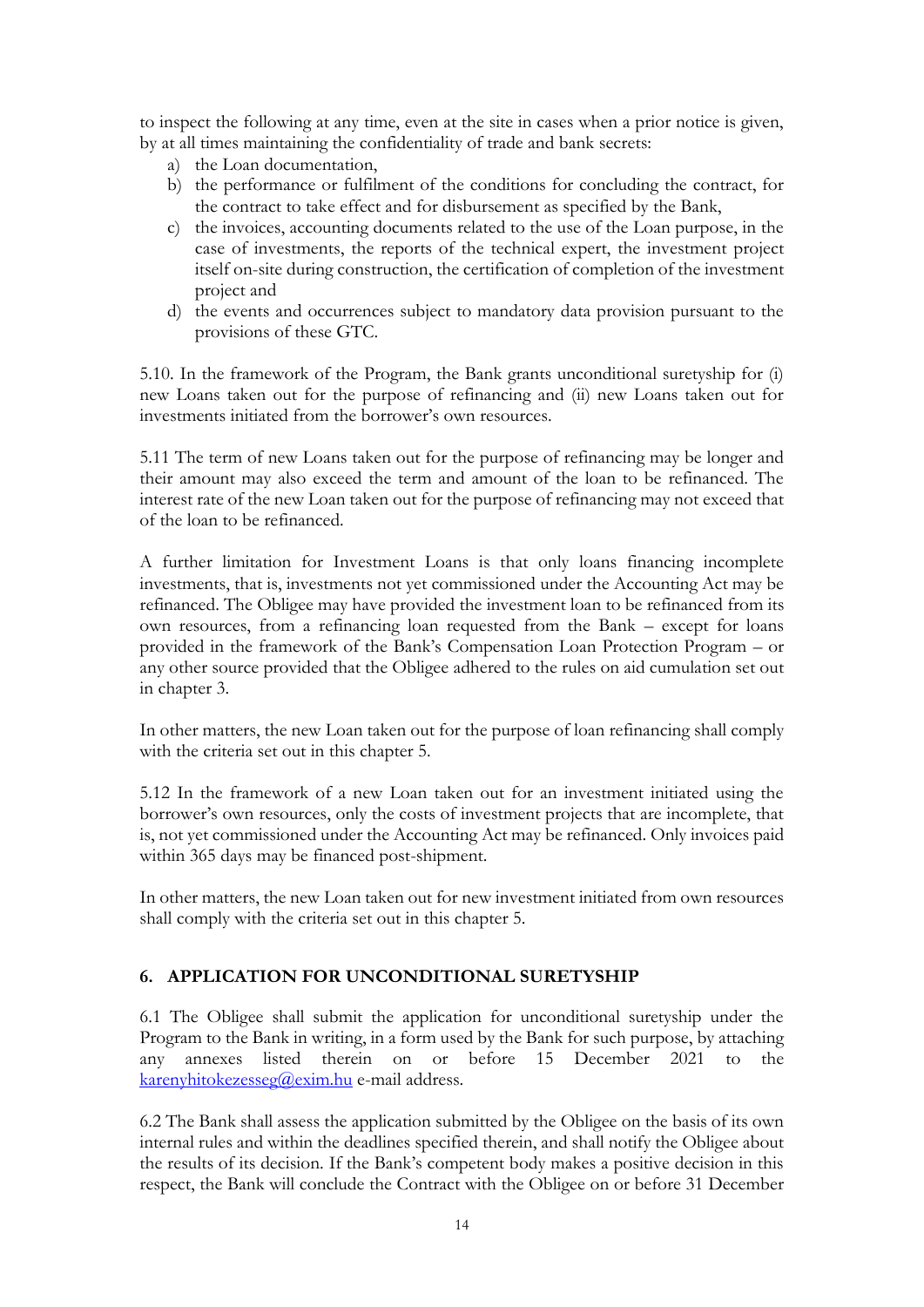2021, setting down the individual terms and conditions of the unconditional suretyship concerned.

### <span id="page-14-0"></span>**7. CONTRACTING AND THE CONDITIONS FOR CONTRACT CONCLUSION:**

7.1. Based on the Obligee's relevant application, the Bank will conclude a Contract with the Obligee for the assumption of suretyship if

- a) the Obligee has concluded the financial intermediation contract on behalf, for the benefit and at the risk of the Bank in terms of the unconditional suretyship granted in the framework of the Program,
- b) the Loan Contract and the collateral agreements attached as an annex to the application for unconditional suretyship have been validly made and are existing, or, if the Bank agrees to this, the real estate mortgage right(s) stipulated in relation to the Loan have been registered at least as margin notes in the real estate registry) and the Obligee as well as the person providing collateral in question fulfilled their related obligations until the termination of the Contract;
- c) the Obligee, the Obligor, the Loan and the transaction specified as the purpose of the Loan comply with all criteria set out in the Bank's business regulations, these GTC and the Contract,
- d) no grounds for exclusion set out in the Bank's business regulations, these GTC and the Contract exist in relation to the Obligee, the Obligor, the Loan and the transaction specified as the purpose of the Loan, and
- e) the Obligee fulfilled all conditions for contract conclusion as set out in this section.
- 7.2 The conditions for contract conclusion are as follows:
	- a) signing of the identification data sheet not older than 60 (sixty) days with the Obligor's corporate signature, submission of the original to the Obligee,
	- b) if requested by the Bank: signing of the beneficial owner's declaration with the Obligor's corporate signature, submission of the original to the Obligee, based on which declaration it can be established that the Obligor is transparent,
	- c) if requested by the Bank: signing of the declaration on the establishment of controlled foreign corporation status with the Obligor's corporate signature, submission of the original to the Obligee, based on which declaration it can be established that the Obligor does not qualify as a controlled foreign corporation,
	- d) signing of the anti-corruption declaration pertaining to the transaction financed by the Loan and not older than 60 (sixty) days with the Obligor's corporate signature, and submission of the original to the Obligee, which declaration certifies that none of the corruption crimes specified in Chapter XXVII of Act C of 2012 on the Criminal Code have been committed regarding the financed transaction,
	- e) providing the Bank with the valid Loan Contract compliant with these GTC and the Contract as well as the valid financed contract fully compliant with the provisions of these GTC,
	- f) providing the Obligee with a copy of the Obligor's effective deed of foundation, the original of which has been presented by the Obligor,
	- g) providing the Obligee with the original specimen signatures or sample signatures countersigned by a lawyer of the persons entitled to make a statement in relation to the Credit Contract,
	- h) the Obligor is registered in the company registry or the registry of sole proprietors,
	- i) if so required by the deed of foundation of the Obligor or the persons providing collateral, the resolution of the competent decision-making body of the Obligor or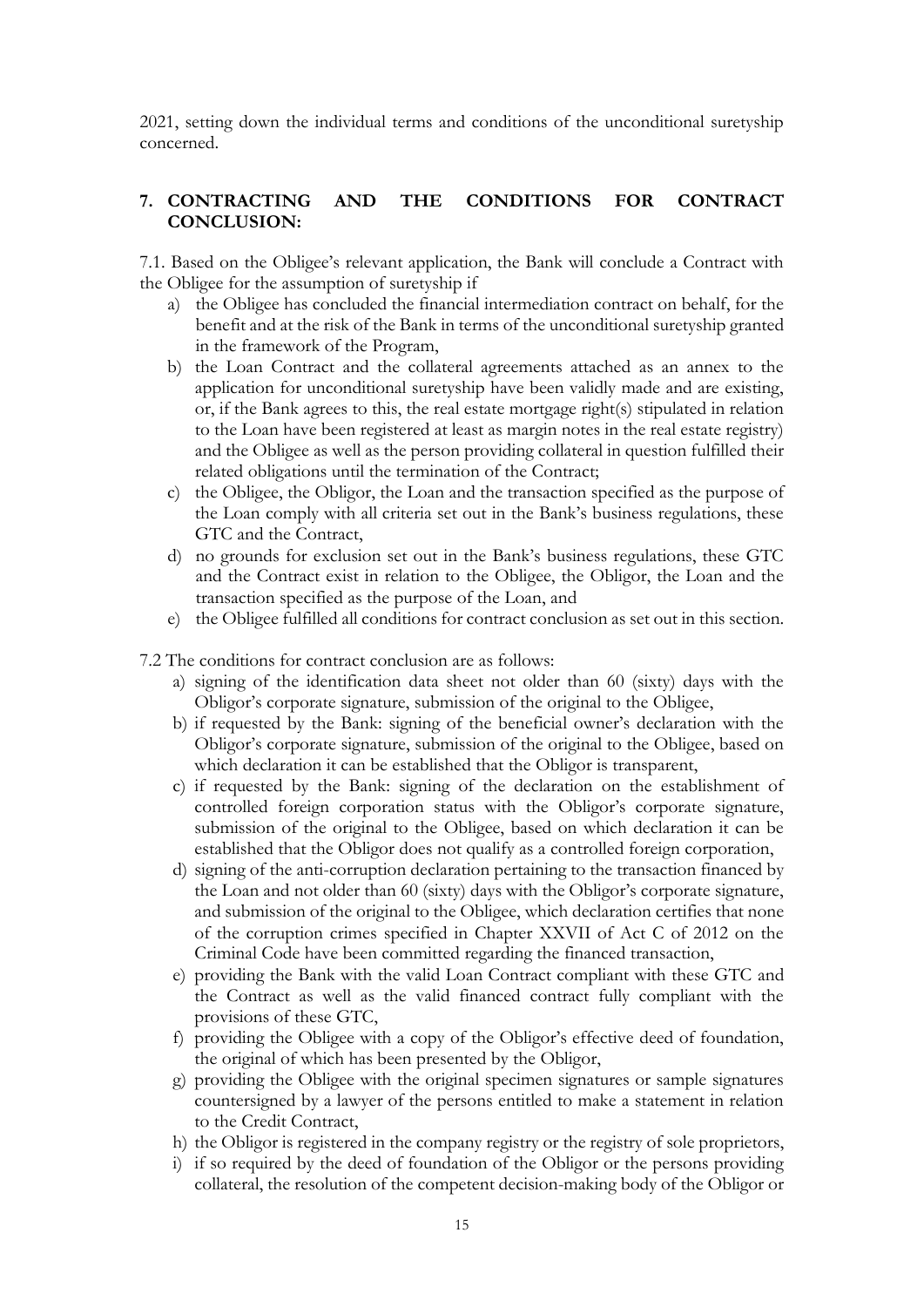the persons providing collateral containing its approval according to which the Obligor, the collateral provider or the representative (proxy) acting on its behalf may conclude the Loan Contract concerned and the relevant collateral contracts, and making available to the Obligee the original document certifying this fact. The requirement to submit the resolution of the competent decision-making body may be waived in the case of the representative of the Obligor and the collateral provider registered in the company registry if the Obligee has agreed with the Obligor and the collateral provider that, in terms of the representative of the Obligor and the collateral provider registered in the company registry, the limitation of the right of representation and subjecting its statement to a condition or approval will take effect with an express warning notice to the Obligee and the Obligee has not received such notice from the Obligor; the signing of the application for suretyship and the related customer declaration with the Obligee's corporate signature, and submission of its original to the Bank together with its annexes,

- j) signing of the declaration on state subsidies used regarding the transaction as per the purpose of the Loan with the Obligor's corporate signature, submission of the original to the Obligee,
- k) signing of the declaration of acknowledgement and waiver of bank secrecy based on which the Bank can provide information about the Obligor, the Loan and the suretyship in the framework of the data provision to be prepared for the European Commission – not older than 60 (sixty) days with the Obligor's corporate signature, submission of the original to the Obligee,
- l) signing of the consent form to the data provision and on-site inspection taking place in the framework of the inspection set out in section 5.9 of these GTC not older than 60 (sixty) days with the Obligor's corporate signature, submission of the original to the Obligee, and
- m)signing of the declaration specified in section 4.36 of these GTC by the Obligee, submission of the original to the Obligee,

7.3 The Obligee shall inspect the conditions for contract conclusion set out in points a) d), f)-i) and k)-n) of section 7.2 and will only provide them to the Bank upon the submission of the application for enforcement. The Bank may, at any time prior to the submission of the application for enforcement, request that the referenced conditions for conclusion of contract be made available to it, in which case the Obligee shall satisfy the Bank's request within 15 (fifteen) days from the receipt of the request.

### <span id="page-15-0"></span>**8. FEES, COSTS, DEFAULT INTEREST, TAXES**

#### <span id="page-15-1"></span>**8.1 Suretyship fee**

8.1.1 The Obligee shall pay a pro-rata suretyship fee to the Bank for the suretyship at a rate specified in the Bank's List of Terms and Conditions as may be in effect from time to time and in the Contract.

8.1.2 The percentage of the suretyship fee per Loan increases in the 2nd (second) and 4th (fourth) year of the Loan's term according to the Bank's List of Terms and Conditions, for the purposes of which each year started is considered a full year. In the case of an extension, the suretyship fee must be calculated as if the term of the loan had been the extended term originally, therefore, from the 2nd and 4th year on, the suretyship fee will increase in accordance with the provisions of this section.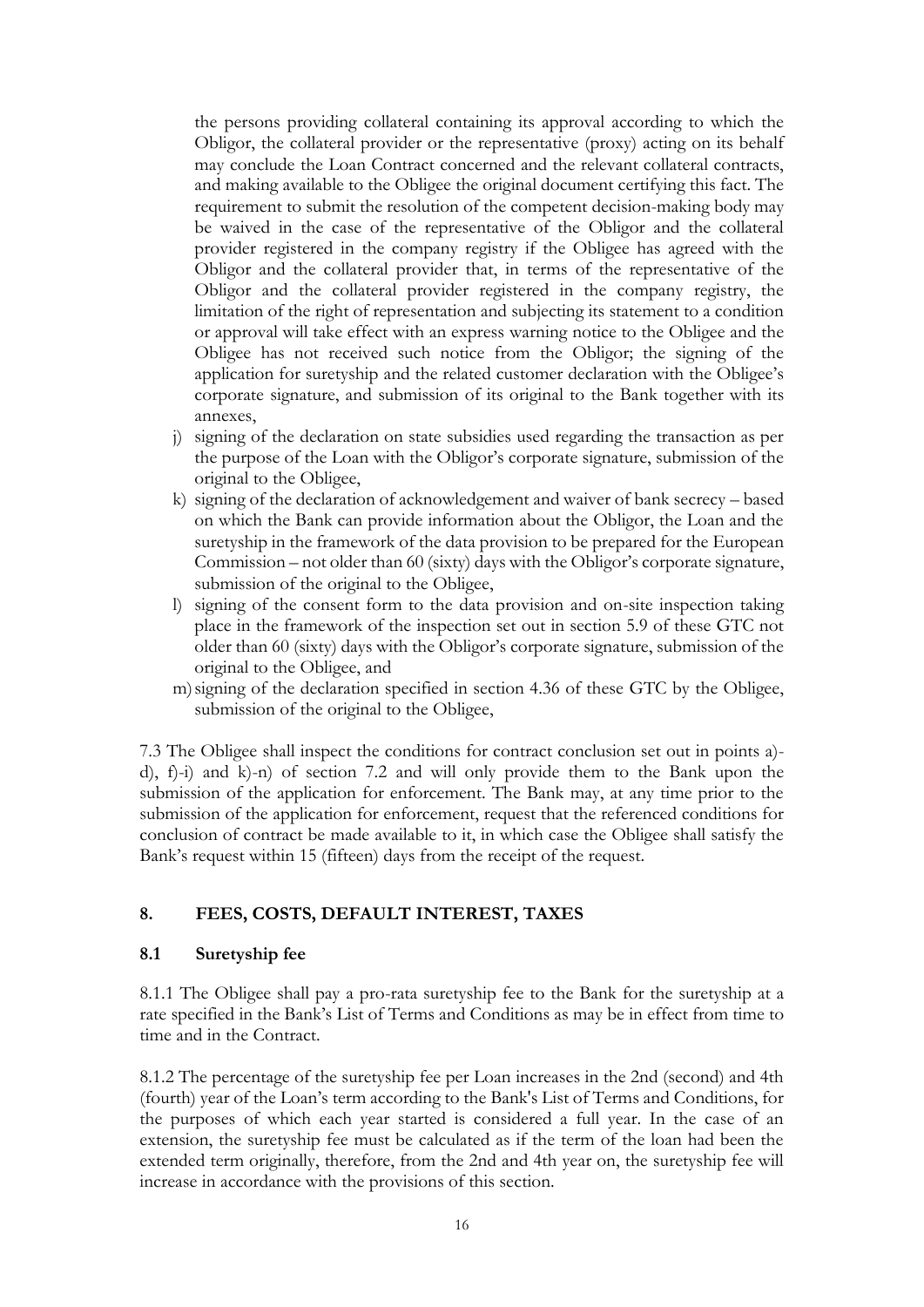8.1.3 In the case of amortising Loans, the suretyship fee will be charged per the Loan amount upon the effective date of the suretyship, and then on each Anniversary of the effective date of the Contract, per the principal amount of the Loan. The Obligee shall, at least 10 (ten) Working Days prior to each Anniversary, inform the Bank in writing of the principal amount outstanding on the Anniversary. In the event the Obligee fails to comply with the data provision obligation or fulfils it late, the Bank may determine the outstanding principal amount as the basis of fee calculation based on its own records, however, the Obligee may only re-invoice the suretyship fee to the Obligor per the principal debt actually outstanding based on the Loan Contract.

8.1.4 In the case of Revolving Loans, the suretyship fee will be charged per the same amount until the expiry of the Suretyship, that is, the amount of the credit line upon the effective date of the Contract – taking into account both the used up and available part thereof –, and the Bank does not need to be informed of the principal amount.

8.1.5 In the case of suretyships expiring within a year, the suretyship fee will be due in a lump sum, within 15 (fifteen) days from the signing of the Contract by both Parties. In the case of long-term suretyships, the amount of the suretyship fee due for the next year must be paid annually. The suretyship fee due for the first year shall be paid within 15 (fifteen) days from the signing of the Contract by both Parties.

8.1.6 The Obligee shall pay the above suretyship fees to the Bank's account specified in the Contract or in another notice.

8.1.7 The Obligee shall pay the suretyship fee to the Bank in the currency of the suretyship. If payment is made in a currency other than the currency of the suretyship, the Bank shall be entitled to execute the conversion, in the course of which the exchange rate quoted by the Hungarian Central Bank on the day of conversion shall be applied.

8.1.8 If the Loan is repaid in full prior to its original maturity, the Bank will reimburse the pro-rata part of the fee paid for the concerned year within 15 (fifteen) Working Days from receipt of the Obligee's relevant notice provided that the sum of the fee to be repaid reaches or exceeds HUF 10,000 (ten thousand Forints).

### <span id="page-16-0"></span>**8.2 Amendment fee**

8.2.1 In the event the Contract or the collaterals are amended, the Bank may charge an amendment fee against the Obligee at a rate specified in the Bank's List of Terms and Conditions in effect from time to time.

8.2.2 The amendment fee is due in a lump sum by the deadline specified in the invoice issued by the Bank.

8.2.3 The Obligee shall pay the above amendment fees to the Bank's account specified in the Contract or in another notice.

8.2.4 The Obligee shall pay the amendment fee to the Bank in the currency of the suretyship. If payment is made in a currency other than the currency of the suretyship, the Bank shall be entitled to execute the conversion, in the course of which the exchange rate quoted by the Hungarian Central Bank on the day of conversion shall be applied.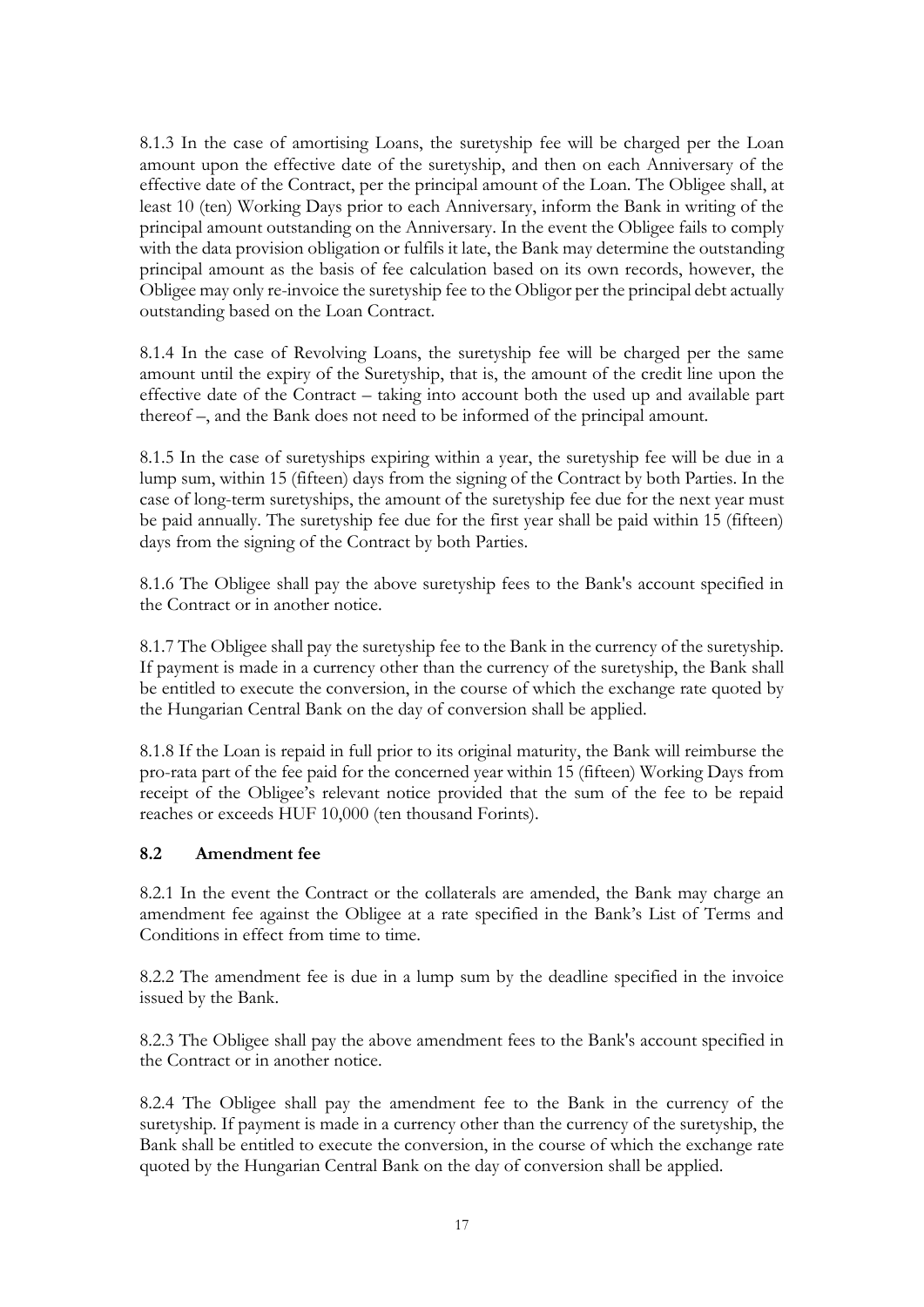# <span id="page-17-0"></span>**8.3 Default interest**

8.3.1 The Obligee shall pay default interest on the overdue debt starting from the due date until the day of actual payment, in the extent specified in the Bank's List of Terms and Conditions in effect from time to time.

## <span id="page-17-1"></span>**8.4 Costs**

8.4.1 All costs incurred in relation to the maintenance, safeguarding, inspection of the Loan's collaterals and their enforcement prior to the performance of the suretyship shall be borne by the Obligee.

8.4.2 The Obligee shall, within three working days from the receipt of the Bank's relevant written notice, pay the Bank any – newly arising or increased – costs arising from compliance with a legal provision enforced or amended after the conclusion of the Contract, the Commission Communication or the Commission Regulation (including any amendments in the interpretation or application of such legal provision, Commission Communication and Commission Regulation) in relation to the Contract.

## <span id="page-17-2"></span>**8.5 Tax**

All considerations payable by the Obligee under the Contract are to be understood as exclusive of VAT. If any of the services provided by the Bank is subject to VAT, the Obligee shall pay such consideration increased with the amount of the VAT.

## <span id="page-17-3"></span>**8.6 Re-invoicing to the Obligor**

The Obligee shall be entitled to re-invoice any fee, cost, default interest and tax specified in this chapter 8 to the Obligor, by adhering to the rules laid out in the Contract in terms of passing on the discount.

# <span id="page-17-4"></span>**9 THE COLLATERALS**

9.1. The collaterals related to the Contract – starting from the performance of the suretyship – shall be assigned to the Bank as security for its claim for reimbursement against the Obligor in accordance with the provisions of Paragraph (3) of Section 6:57 of the Ptk. pro-rated to the amount of the suretyship.

9.2 The Obligee shall take all necessary measures to ensure that the collaterals related to the Contract are established, maintained and enforceable, and their value is preserved by also complying with the conditions set out in these GTC. If the Obligee fails to comply with this obligation and thereby prejudices the existence, value and enforceability of the collaterals, the Bank, or its designated representative, shall be entitled to act directly on the Obligee's behalf and at its expense or to initiate the necessary official or court proceedings, or to enforce the legal consequence set out in section 9.12 at its own discretion.

9.3 The Bank's unconditional suretyship is aimed at reducing the Obligee's risk arising from the Loan Contract, and not the risk of the persons providing collateral to the Loan. With regard to the above, the Obligee shall ensure that the collaterals are established until the conclusion of the Contract pursuant to the collateral contracts attached as an annex to the application for suretyship and securing the claims arising from the Loan Contract, while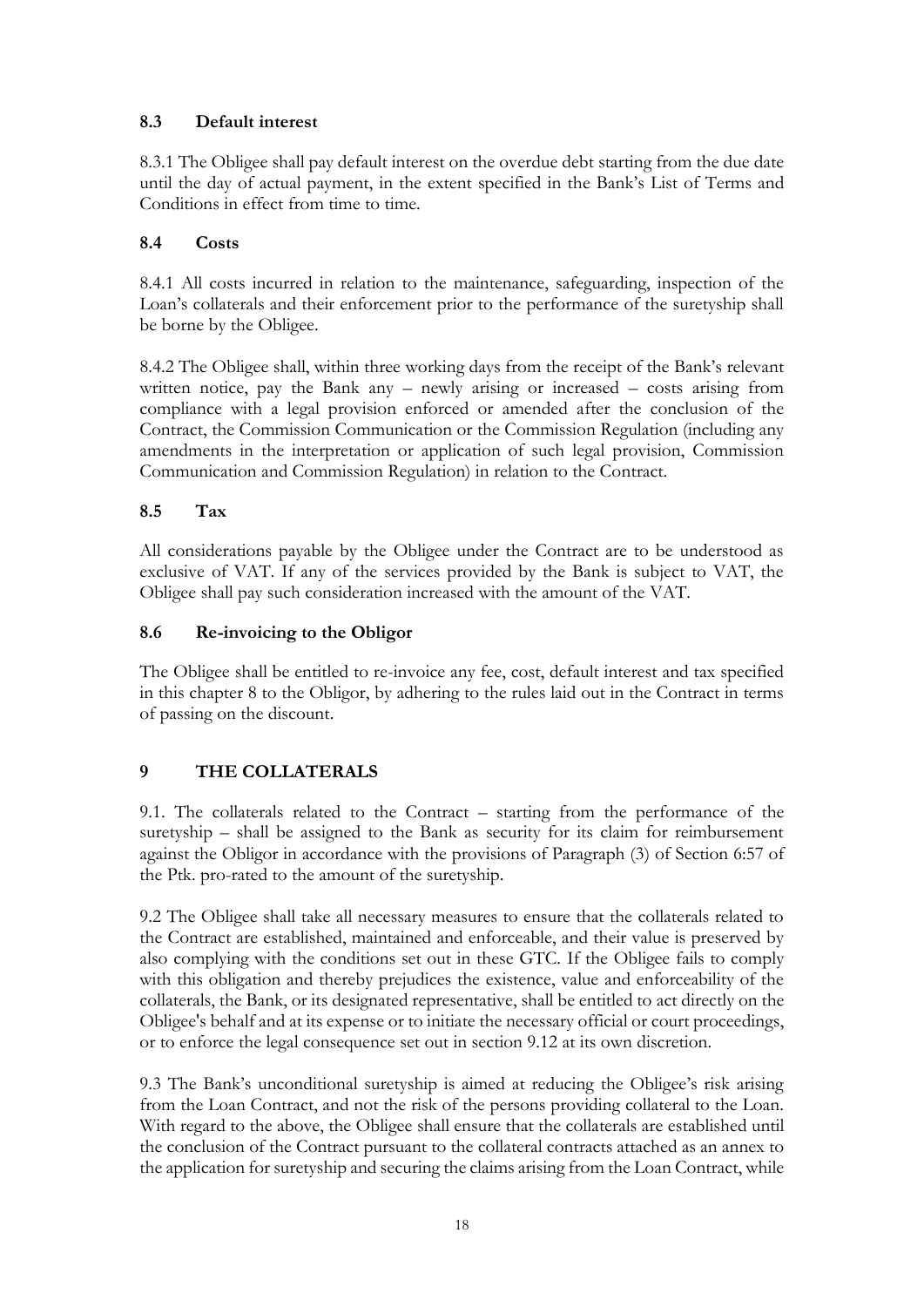after the Contract is concluded, the Obligee may only accept the additional suretyship or charge (including collateral deposits) proposed by the Obligor as collateral to the Contract with the Bank's prior written approval. The suretyship and pledge agreement (including the collateral deposit agreement) shall include the agreement of the Obligee and the collateral provider that they deem the suretyship or the charge (including the collateral deposit) to have been established prior to the unconditional suretyship of the Bank, the surety and the pledgor (including the person providing the collateral deposit) waive their right to enforcement of claims they are entitled to pursuant to Paragraph (2) of Section 6:427 and Section 6:428 of the Ptk. against the Bank, and undertake to fulfil the obligations they are subject to pursuant to the suretyship or the charge (including the security deposit) against the Bank following the Bank's performance.

9.4 The Obligee shall use, handle, operate, and appropriately safeguard and maintain the assets serving as collateral – if such objects are in its possession– in a condition suitable for their appropriate use, and it shall fulfil all of its obligations stipulated by law in this respect, and shall prescribe such obligations for the collateral provider in the collateral contract(s) related to the Loan.

9.5 The Obligee shall prescribe for the collateral provider in the collateral contract(s) related to the Loan to maintain the collaterals in the required extent, to ensure that they are enforceable, and it shall enforce the claims when they become due for payment.

9.6 The Obligee shall prescribe for the collateral provider in the collateral contract(s) related to the Loan to conclude a fully comprehensive ('all-risks') insurance contract with respect to the assets constituting the object of the collateral, with an insurance company and under terms and conditions acceptable to the Obligee, and it shall maintain such insurance until all of its obligations arising from the Loan Contract have been performed. The Obligee shall furthermore prescribe for the collateral provider in the collateral contract(s) related to the Loan to create, in the insurance contract (policy), a mortgage right in favour of the Obligee on the claim against the insurer or designate the Obligee as assignee, co-assured or beneficiary in respect of the claim against the insurer. The Obligee shall verify that the insurance premium has been paid. The Obligee, after obtaining the Bank's prior written consent, may permit the use of the insurance (compensation) sum for purposes other than restoring the insured asset.

9.7 The Obligee shall immediately inform the Bank about any such circumstances as have a negative impact on the value or enforceability of the collaterals, as well as about any changes that have occurred in the Collaterals. The Bank, or an expert commissioned by the same, is also entitled to conduct an on-site inspection to determine whether the condition and handling of the collaterals are appropriate.

9.8 The Obligee shall, in the event of an increase in the value or a reduction in enforceability of the collateral, their deterioration or sale, take measures to supplement the collaterals at least to the extent deemed necessary in order to ensure the restoration of the coverage ratio existing at the time of contract conclusion.

9.9 After the Bank's claim for reimbursement is established, the Bank may enforce its claims due against the Obligor based on the intermediation contract concluded with the Obligee, with the Obligee's co-operation. The conclusion of the intermediation contract does not preclude the Bank from exercising the rights defined in the individual collateral contracts and in the legal rules related to the collaterals concerned at its own discretion.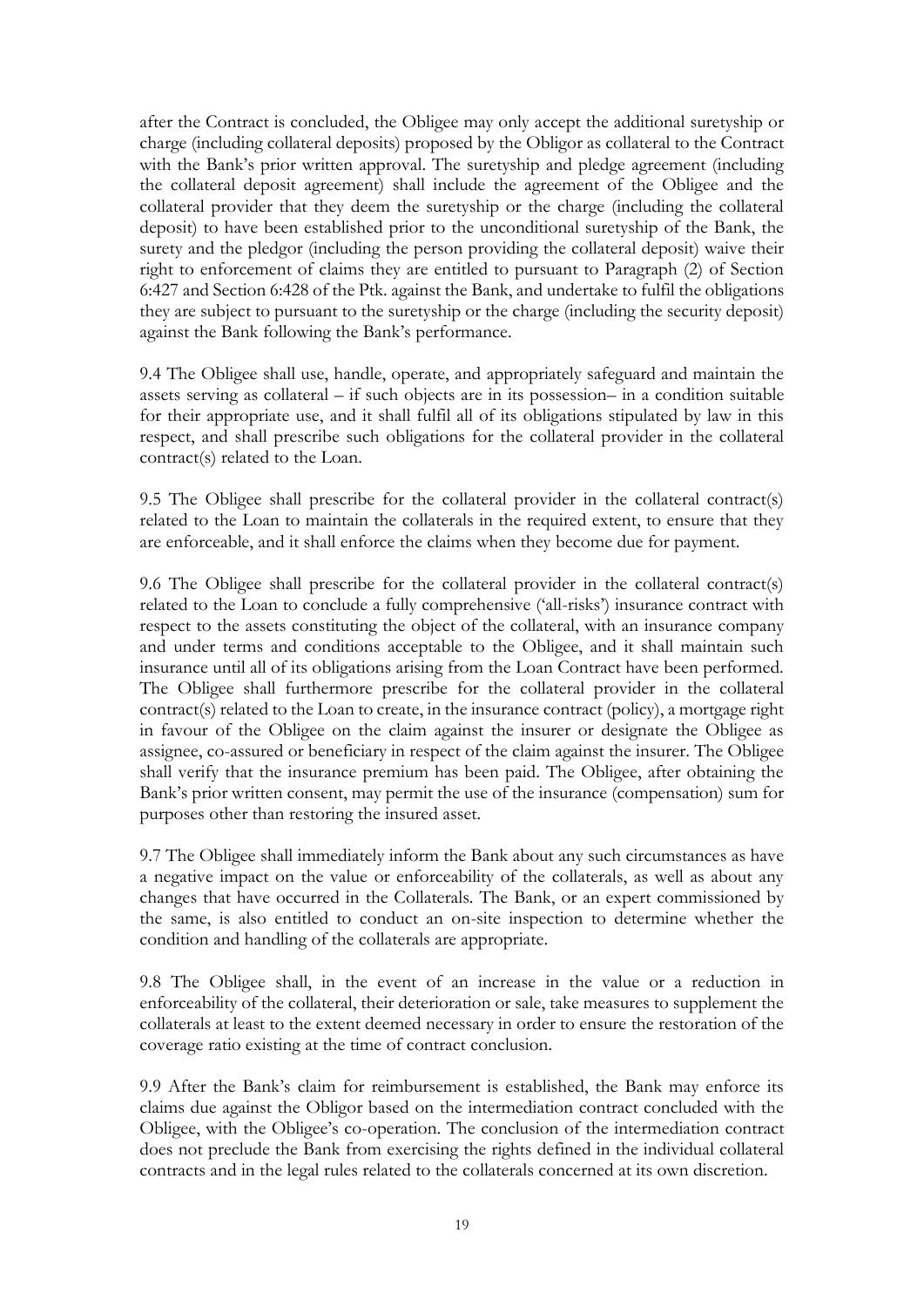9.10 At the Bank's relevant request, the Obligee shall co-operate with the Bank in the registration of the collaterals remaining pursuant to Paragraph (3) of Section 6:57 of the Ptk. to the Bank's benefit in the relevant registries, the acquisition of the collateral's possession, the amendment of the collateral deposit agreement, informing the collateral providers and demanding to pay.

9.11 If the Obligee enforces the collaterals, the Obligee shall settle accounts with the Bank regarding any sums received in the course of enforcing the collaterals and shall transfer the sum due to the Bank within 15 (fifteen) days to the bank account specified in the Contract. The provisions of section 13.2 shall apply to the ratio of settlement.

## <span id="page-19-0"></span>**10. REPRESENTATIONS AND WARRANTY DECLARATIONS**

### <span id="page-19-1"></span>**10.1 The Obligee's representations**

By signing the Contract, the Obligee makes the following representations in favour of the Bank and in order for the Bank to assume suretyship for the principal amount arising from the Loan Contract, and the Bank grants the suretyship assuming that the following representations are true: When submitting an application for enforcement, it shall be assumed that the Obligee has repeated the following representations – except for that set out in section 10.5 – and has declared that these representations are true at the time of presenting the demand as well.

### <span id="page-19-2"></span>**10.2 Legal status**

The Obligee, and, based on the inspections carried out by the Obligee, the Obligor is a validly established and registered business entity and it has the appropriate legal capacities to dispose over its assets and to conduct its business activities.

### <span id="page-19-3"></span>**10.3 Rights and authorisations**

The Obligee has all the rights and authorisations necessary for concluding the Contract and for performing its obligations arising therefrom. The Obligee warrants to the Bank that both he Obligee and the Obligor have all the rights and authorisations necessary for concluding the Loan Contract and for performing their obligations arising therefrom.

### <span id="page-19-4"></span>**10.4 Obligations of binding force**

The obligations of the Obligee arising from the Contract and the Loan Contract are lawful, valid, legally binding, enforceable and executable, they do not violate the Obligee's deed of foundation or any other agreement binding the Obligee. The Obligee warrants to the Bank that the obligations of the Obligor arising from the Contract and the Loan Contract are lawful, valid, legally binding, enforceable and executable, they do not violate the Obligor's deed of foundation or any other agreement binding the Obligor.

### <span id="page-19-5"></span>**10.5 Financial solvency**

Neither the Obligee nor the Obligor are insolvent and no bankruptcy, dissolution, liquidation, compulsory strike-off or distraint proceedings are in progress or have been instituted against it, or are otherwise threatening.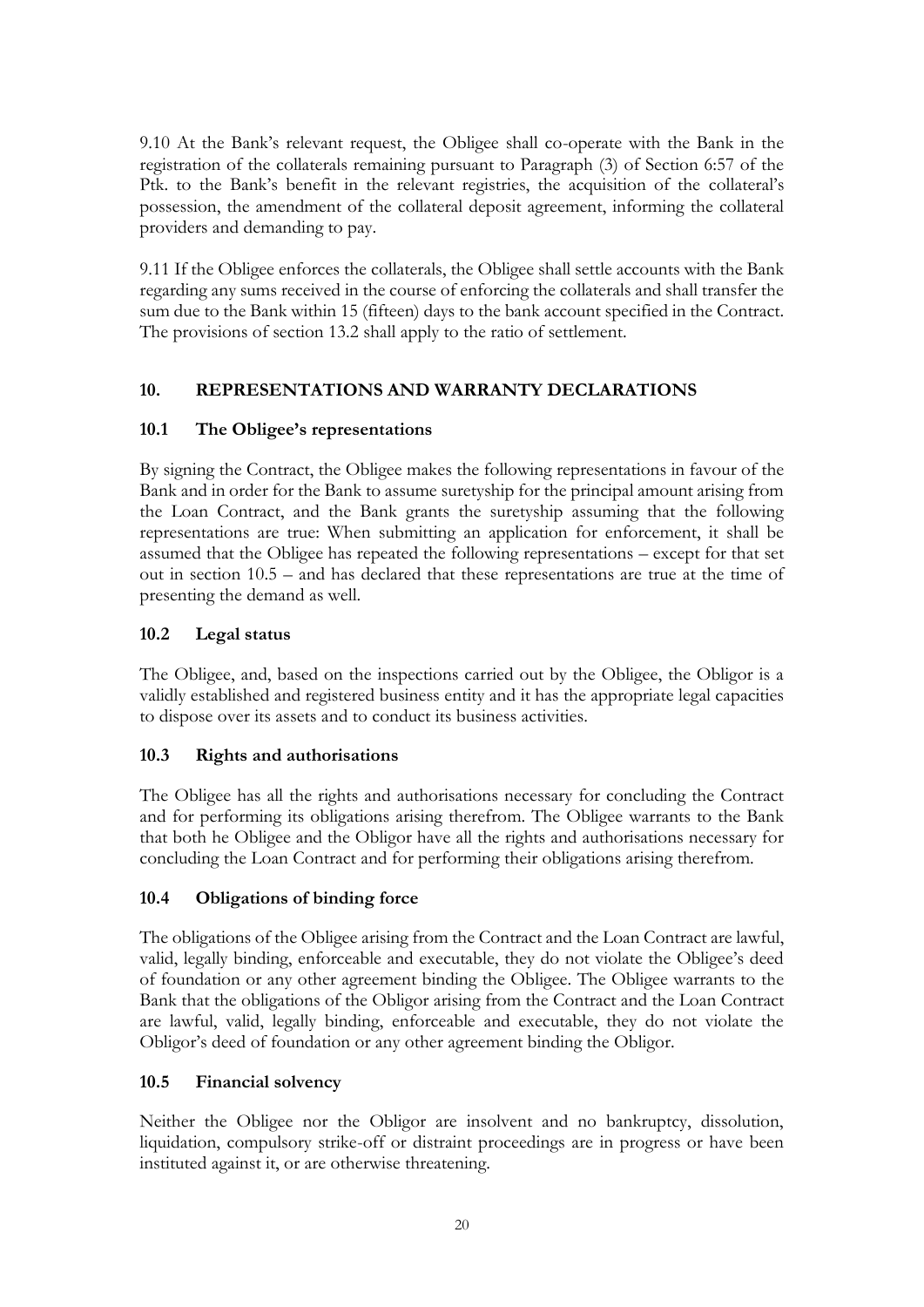### <span id="page-20-0"></span>**10.6 Information**

Unless the Obligee has notified the Bank about any difference in writing:

- a) the Obligor's financial report made available to the Bank by the Obligee is true and correct to the Obligee's knowledge,
- b) the contents of the application for suretyship and the annexes thereto prepared by the Obligee are true and correct,
- c) the Obligee has verified all information made available to the Bank as annexes to the application for suretyship and obtained from the Obligor or third parties– including in particular any other information delivered in relation to the Loan Contract and the related collateral contracts – with due care reasonably expected from financial institutions, and has confirmed that there are no grounds for exclusion that would render the conclusion of the Contract impossible;
- d) since the handover of the information related to the collaterals, no such changes have occurred to the value, marketability or legal status of the collateral as would have a detrimental impact on the Bank's right to claim reimbursement or on the enforceability of such rights.

### <span id="page-20-1"></span>**10.7 Compliance with the law, no proceedings underway**

The Obligee has not committed any violation of the law, and no such court or other proceedings or investigations are in progress against it as would have a detrimental impact on the Bank's ability to fulfil its payment and other obligations set out in the Contract or in these GTC.

### <span id="page-20-2"></span>**10.8 Taxation, lawful use of subsidies**

The Obligee has verified in terms of the Obligor and warrants to the Bank that:

- a) The Obligor has no overdue tax, customs, social insurance debts or other public debts that may be collected in the same manner as are taxes ("Tax").
- b) In relation to taxes, no claim validation proceedings have been, or may reasonably be expected to be, instituted against the Obligor.
- c) The Obligor is solely under the jurisdiction of the Hungarian tax authority.

### <span id="page-20-3"></span>**10.9 Representations pertaining to the conditions for conclusion of contract**

The Obligee represents and warrants that the conditions for conclusion of the contract set out in points a)-d), f)-i) and k)-n) of section 7.2 of these GTC have been fulfilled, it has verified them with due care reasonably expected from a financial institution and has confirmed that there are no grounds for exclusion that would render the conclusion of the Contract impossible.

## <span id="page-20-4"></span>**11. COMMITMENTS**

### <span id="page-20-5"></span>**11.1 The Obligee's commitments**

The Obligee agrees to fulfil the following requirements as a condition to the assumption of the suretyship by the Bank.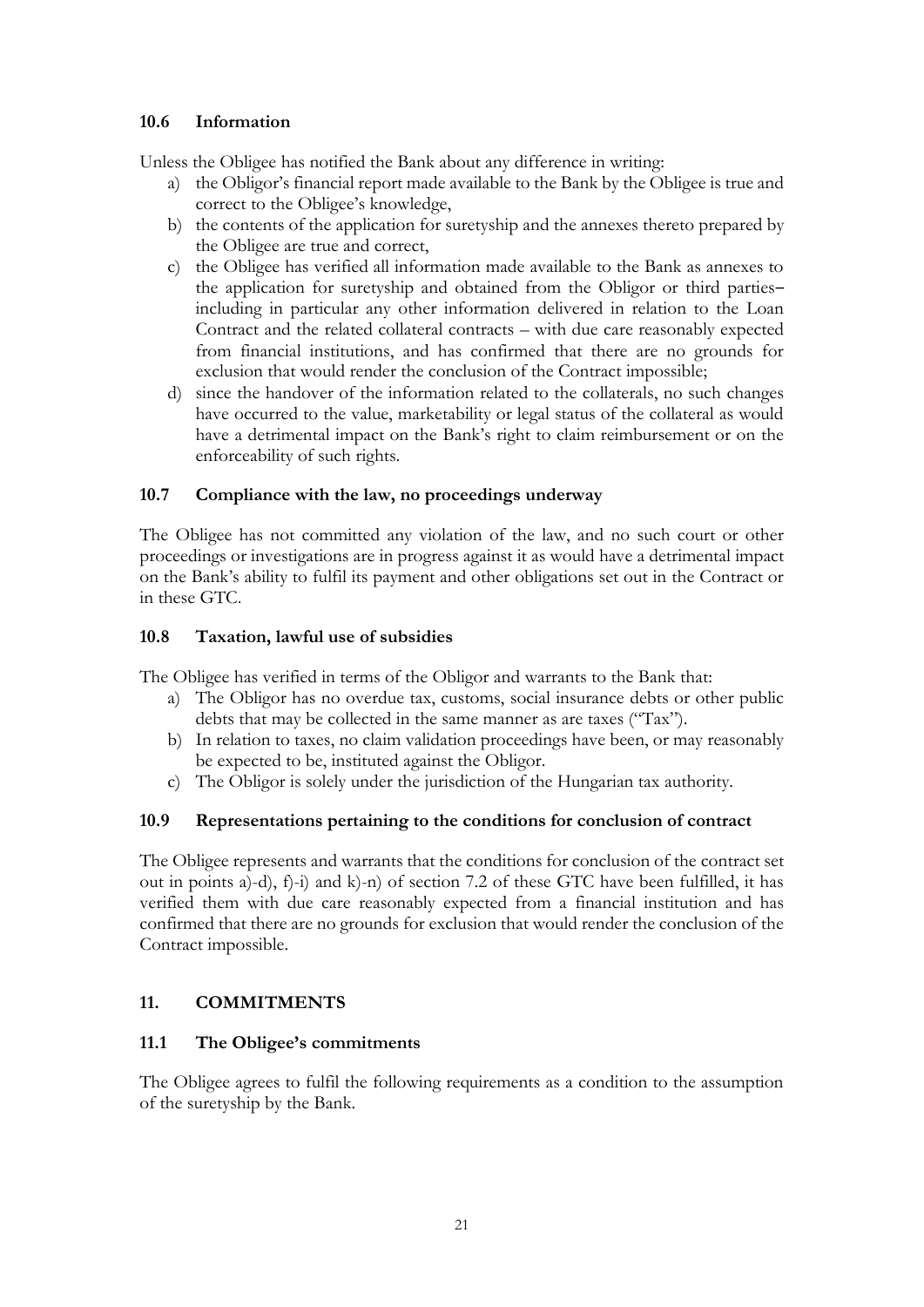### <span id="page-21-0"></span>**11.2 Compliance with the law and the contract**

The Obligee agrees to perform the following commitments in respect of itself and undertakes to impose on the Obligor in the Loan Contract provisions identical to the following:

- a) it fully complies with all substantial legal rules applicable to it and with its contractual obligations,
- b) it shall, within the stipulated deadline, repay all its public debts and fulfil all other payment obligations, and
- c) it shall, without delay, acquire all the permits and authorisations necessary for the performance of its activity and for the fulfilment of its obligations, it shall continually comply with the conditions set out therein, and it shall maintain their effect and validity.

## <span id="page-21-1"></span>**11.3 Regular business activity**

The Obligee agrees to prescribe for the Obligor in the Loan Contract provisions identical to the following:

- a) it shall use and utilise its assets in compliance with the regular business activity, and
- b) it shall only establish any business relationships under market conditions and in compliance with the arm's length principles.

### <span id="page-21-2"></span>**11.4 Indemnification, penalty**

11.4.1 The Obligee shall – in addition to any other consequences defined in the Contract, the GCT and the legal provisions – bear full liability for any damages caused to the Bank resulting from the breach by Debtor of its obligations.

11.4.2 In the event that the Obligee fails to fulfil any of its obligations to provide information as stipulated in these GTC or the Contract, and it also fails to remedy such default within 15 (fifteen) days from the receipt of the Bank's related notice, the Bank may charge a penalty for late performance in the amount of HUF 100,000 (hundred thousand) from the expiry of the deadline until the day of fulfilment of the obligation to provide information (assuming 30-day months). Payment of the penalty for late performance does not exempt the Client from fulfilling its reporting obligation. In addition to the penalty, the Bank may enforce damages in excess of the penalty.

### <span id="page-21-3"></span>**11.5 Disclosure and reporting obligations**

11.5.1 Monitoring of the Loan and the collaterals is performed by the Obligee. The Obligee shall inform the Bank of the result of such monitoring as follows.

11.5.2 The Obligee shall make available the result of the monitoring to the Bank via the form provided by the Bank in every calendar half year, at latest within 2 (two) months following the calendar half year in question in the case of Loans with a value not exceeding HUF 300 million and in each calendar quarter, at latest within 2 (two) months following the calendar quarter in question in the case of Loans with a value exceeding HUF 300 million. Upon the effective date of these GTC, the form contains the following (in the case of modification to the form, the Bank shall give prior notice to the Obligee):

a) presenting any negative changes concerning the Obligor, the Loan, the collaterals, and, in the case of Investment Loans, the investment,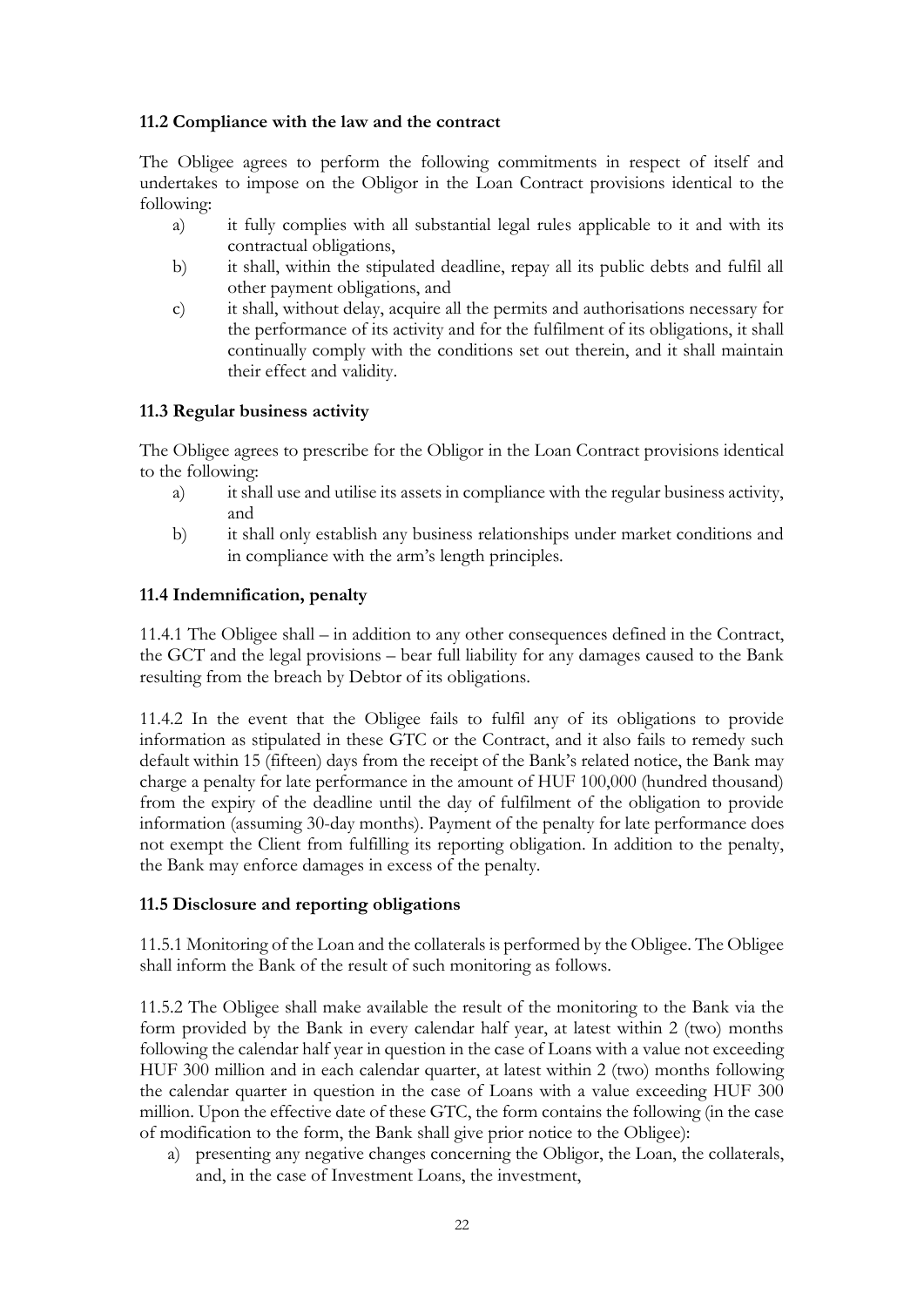- b) declaration on changes in the Obligor's ownership structure exceeding 10% (ten percent),
- c) presenting reductions of the coverage value of certain collaterals of the claims arising from the Loan exceeding 20% (twenty percent), submission of the modified valuation of assets,
- d) declaration on the Obligor's transactions qualifying as "non-performing" or "restructured" pursuant to MNB Decree No. 39/2016. (X.11.) on Prudential Requirements Relating to Non-performing Exposures and Restructured Receivables (hereinafter: **MNB Decree No. 39/2016. (X.11.)**), by indicating the contract number in the case of claims due to the Bank or the Bank's outstanding claims,
- e) if the Obligor has been subjected to special treatment, presenting the strategy, action plan followed against the Obligor and the changes to the previously presented strategy and action plan,
- f) comparative presentation of the Obligor's business figures (net sales revenues, operating profit, pre-tax profit, and, if the Obligor is subject to special treatment, updated stock of customers and suppliers) (i) for the given calendar half year and calendar quarter, and (ii) for the same period in the preceding the subject year,
- g) the Obligee's projection for the enforcement of the suretyship, stating the expected date, amount, current value of the collateral securing the Loan (if a valuation is available, the value determined by the most recent valuation) if there is a probability of enforcement,
- h) the value of the collaterals of the Loan accepted by the Obligee, otherwise their book value, and
- i) additional important information.

11.5.3 In addition to the regular disclosure obligation set out in section 11.5.2, the Obligee shall inform the Bank of the following events out of turn, at latest within 15 (fifteen) days from their occurrence:

- a) any material circumstances affecting the performance of the obligations included in the Loan Contract, including in particular but not limited to any changes that would unfavourably influence the Bank's reimbursement claim against the debtor;
- b) termination of the Loan Contract,
- c) the Obligee qualifies the Loan as "restructured" pursuant to MNB Decree No. 39/2016. (X.11.),
- d) the Obligee qualifies the Loan as "non-performing" pursuant to MNB Decree No. 39/2016. (X.11.),
- e) the Obligor delayed with its payment obligations arising from the Loan Contract for more than 30 (thirty) days,
- f) the Obligor delayed with its payment obligations arising from the Loan Contract for more than 90 (ninety) days,
- g) the Obligor failed to pay the last instalment of the Loan Contract upon its due date or did not pay it in full,
- h) a temporary payment moratorium was ordered by the court against the Obligor following the filing of the application for bankruptcy,
- i) the settlement offer prepared by the Obligor in the course of the bankruptcy proceeding pending against the Obligor,
- j) a liquidation order against the Obligor has been published in the Company Gazette,
- k) a voluntary solvent dissolution order against the Obligor has been published in the Company Gazette,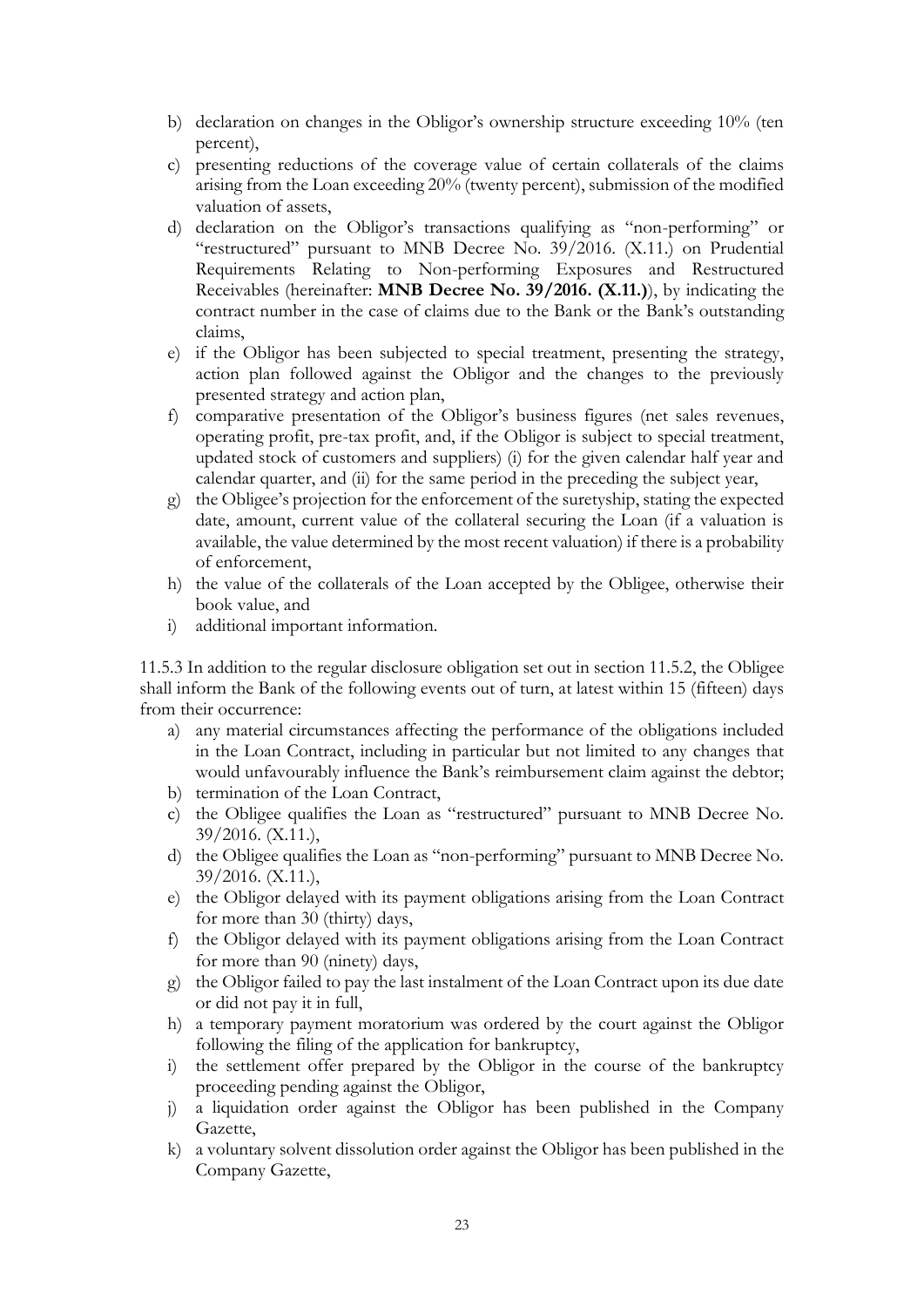- l) a compulsory strike-off order against the Obligor has been published in the Company Gazette,
- m) the Obligor has been deleted from the company registry,
- n) the Obligee has received an invitation to intervene in enforcement proceedings against the Obligor; and
- o) pursuant to the Annex of MNB's "Executive circular on the use of macroeconomic information under IFRS 9 and the factors indicating significant increase of credit risk" dated on 25 June 2018, the occurrence of any of the Stage 2 indicators identified as best practice in the framework of the monitoring activity in terms of the Obligor, by specifying the occurred Stage2 indicator(s).

11.5.4 In addition to the regular disclosure obligation set out in section 11.5.2, the Obligee shall inform the Bank of the following events out of turn, at latest within 30 (thirty) days from their occurrence:

- a) the extension of the final maturity of the Loan not exceeding 30 (thirty) days or the rescheduling of the instalments by adhering to the provisions of sections 5.5- 5.7 of these GTC,
- b) encumbering the pledge object pursuant to the blanket mortgage constituting the collateral securing the Obligee's claims arising from the Loan Contract as well as other claims against the Obligor with claims arising from other loans or increasing the sum of the blanket mortgage,
- c) a change in the ownership of the pledge object constituting the collateral for the claims arising from the Loan Contract (including the subject of the collateral deposit),
- d) the Obligor has fulfilled the Obligee's claims arising from the Loan Contract in full, and
- e) there has been a change in the Obligor's data (company name, registered office, tax registration number).

11.5.5 Based on the information provided by the Obligee, the Bank may address questions to the Obligee, and the Obligee shall answer such questions within 15 (fifteen) days from receipt.

### <span id="page-23-0"></span>**11.6 Commitments related to the Bank's prior consent**

11.6.1 The Obligee shall obtain the Bank's prior written consent before the following:

- a) extension of the final maturity of the Loan Contract, in compliance with the provisions of section 5.5 of these GTC,
- b) modification of the collaterals for claims arising from the Loan Contract, including the case where the Obligee sells the pledge object in order to protect the pledge and where the Obligee wishes to exercise its purchase option (new suretyship or charge – including collateral deposit – may be established pursuant to section 9.3 of these GTC).
- c) if the collateral provider wishes to establish a new charge on the pledge object constituting the collateral for the claim arising from the Loan Contract,
- d) the division or consolidation of the real property encumbered with a mortgage to secure the claim arising from the Loan Contract,
- e) if the pledgor wishes to contribute the pledge object constituting the collateral for the claim arising from the Loan Contract into a business entity,
- f) establishing a charge on the claim arising from the Loan Contract,
- g) the transformation, merger or de-merger of the Obligor,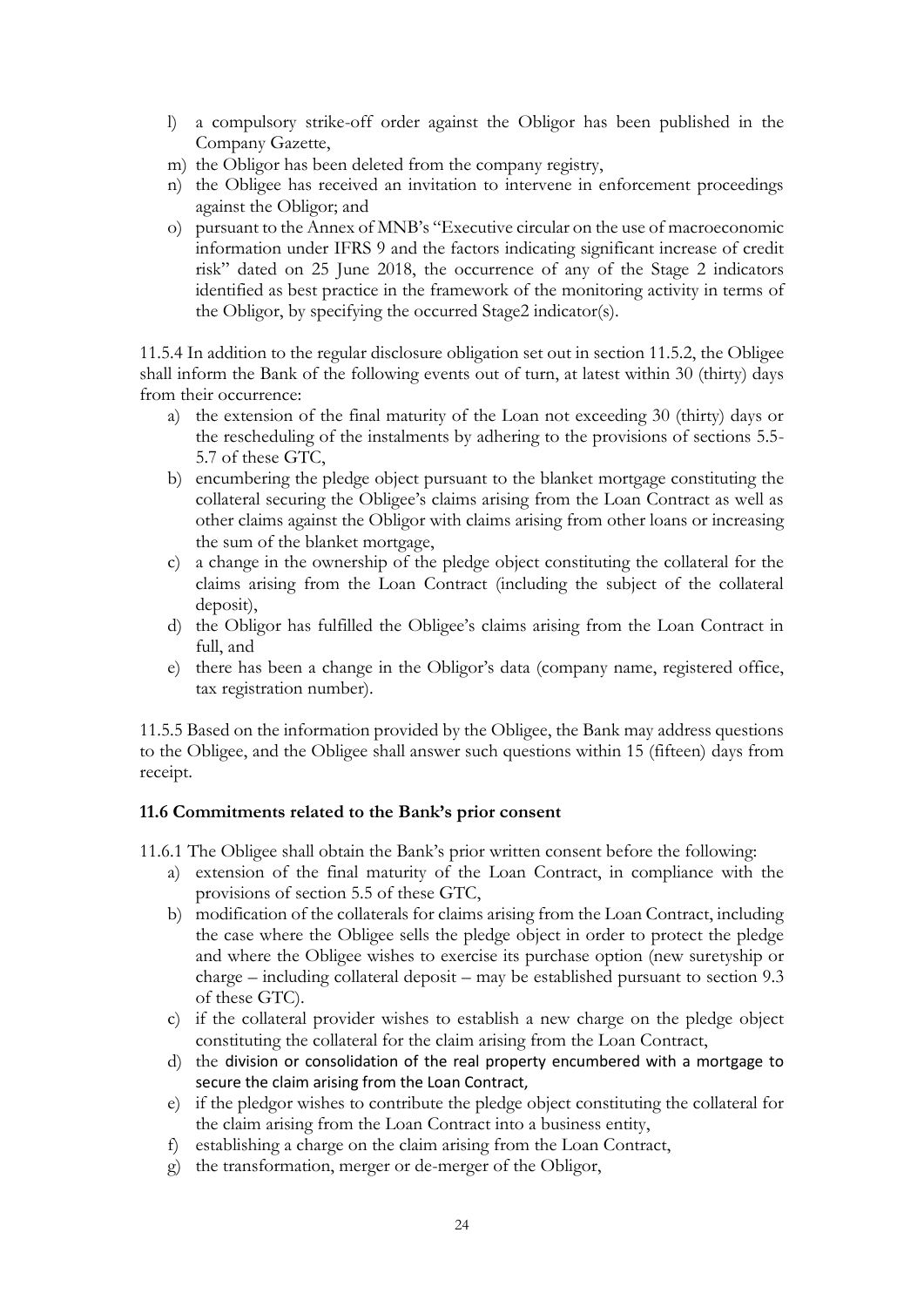- h) if, as a result of assumption of debt, the person of the Obligor changes,
- i) changes in the Obligee's person as a result of transfer or assignment of claims, or
- j) modification of the conditions for concluding the contract, for the contract to take effect and for disbursement as specified in the Loan Contract.

11.6.2 The Obligee may submit its request in accordance with section 11.6.1 in writing, by indicating the Contract number. The Bank will assess the request within 7 (seven) Working Days from receipt and will inform the Obligee of the result of such assessment. In the case of failure to inform the Bank or informing the Bank late, the Bank's consent may not be deemed given and the absence of the consent or the late performance thereof shall not constitute a waiver of rights.

## <span id="page-24-0"></span>**12. USE OF THE UNCONDITIONAL SURETYSHIP (ENFORCEMENT)**

### <span id="page-24-1"></span>**12.1 Conditions of enforcement**

12.1.1 The Obligee, as well as the obligee of the claims arising from the Loan Contract as may change from time to time may enforce the unconditional suretyship assumed by the Bank with a written application if any of the following Enforcement Events take place:

- a) the Obligee has terminated the Loan Contract properly and lawfully, in the case of a compulsory strike-off proceeding, before the order ruling for the Obligor's strikeoff has been made,
- b) the Obligor failed to pay the last instalment specified in the Loan Contract and the Obligor failed to perform even at the Obligee's notice to pay sent after the breach,
- c) the bankruptcy order against the Obligor has been published in the Company Gazette,
- d) a liquidation order against the Obligor has been published in the Company Gazette,

12.1.2 The Obligee shall, prior to the submission of the application for enforcement to the Bank, initiate the enforcement of its claims arising from the Loan Contract against the Obligor and the collaterals.

12.1.3 If a bankruptcy proceeding has been initiated against the Obligor, enforcement shall take place pursuant to sections 12.2.4 and 12.2.5 of these GTC.

### <span id="page-24-2"></span>**12.2 Deadline for enforcement**

12.2.1 The unconditional suretyship assumed by the Bank may be enforced within 3 (three) months from the following dates:

- a) the date of termination of the Loan Contract,
- b) the payment deadline of the last instalment specified in the Loan Contract,
- c) the day on which the bankruptcy order against the Obligor has been published in the Company Gazette,
- d) the day on which the liquidation order against the Obligor has been published in the Company Gazette,

12.2.2 If several Enforcement Events have occurred, the deadline shall be calculated from the earliest of the dates specified in section 12.2.1.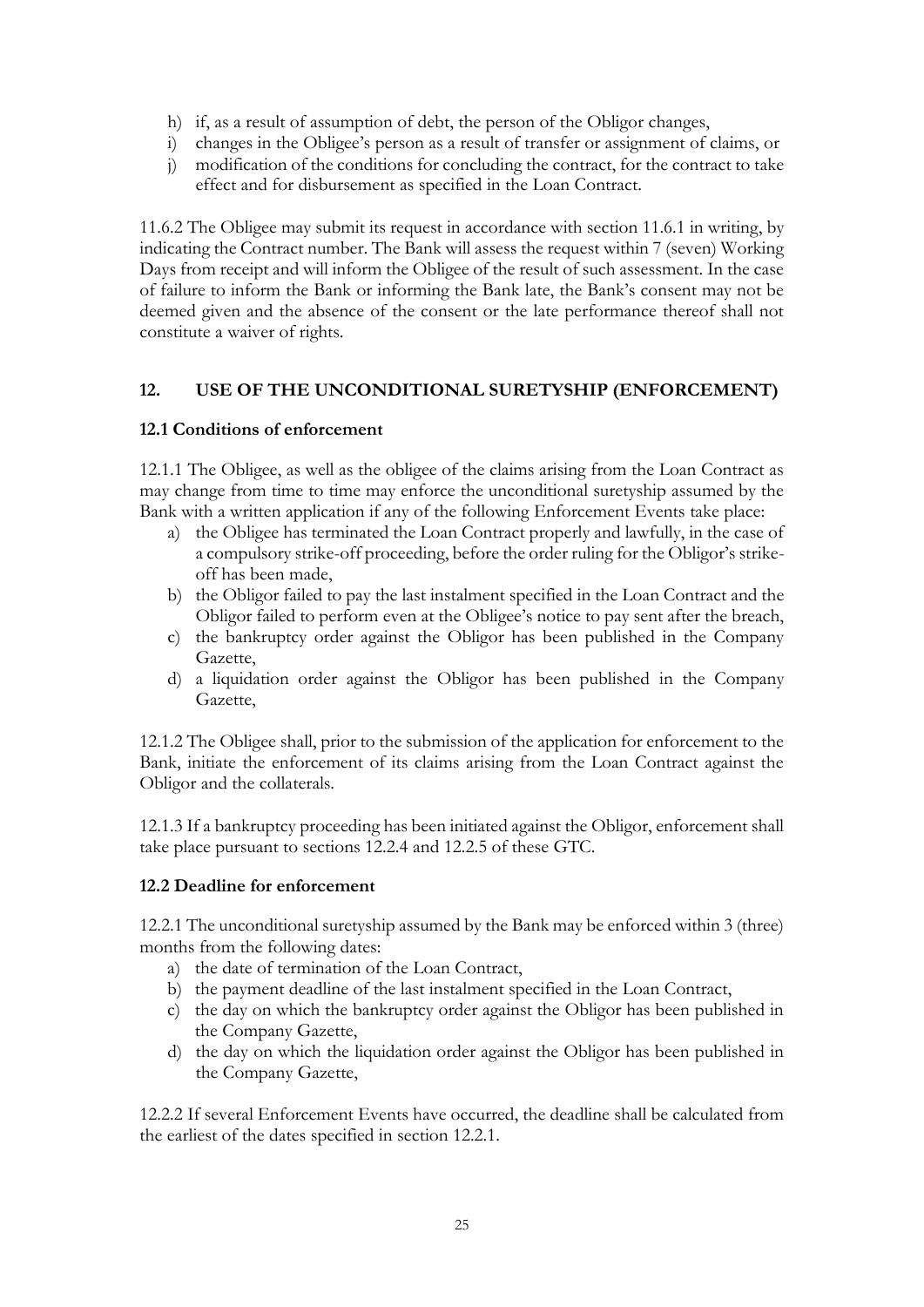12.2.3 At the Obligee's relevant request, the Bank will extend the deadline specified in section 12.2.1 available for enforcement by 2 (two) months. The Obligee may submit the application for extending the deadline for enforcement within the deadline available for enforcement. The Bank will inform Obligee of the result of the assessment of the application and the last day of the extended enforcement deadline.

12.2.4 If a bankruptcy proceeding has been initiated against the Obligor, the Obligee shall send to the Bank the bankruptcy arrangement offer and the related documentation within 3 (three) days from receipt. The Bank, based on the documents submitted to it, will decide on whether it will perform the Obligor's debt against the Obligee within 8 (eight) days where possible. If the Bank does not perform and thus does not replace the Obligee in the bankruptcy proceeding, the Obligee may request partial performance by the Bank within 3 (three) months from the date the court order approving the bankruptcy proceeding became final and binding. If the bankruptcy arrangement is not terminated as a result of the Obligor's performance, the Obligee shall be entitled to enforce the part of the remaining amount of the debt not released under the bankruptcy arrangement and secured by the Bank within 3 (three) months from the date the bankruptcy arrangement is terminated. The provisions of chapter 4 of these GTC and the Contract shall apply to the basis and extent of the unconditional suretyship assumed by the Bank in this case as well. In the cases specified in this section, the general provisions of section 12 of these GTC shall apply mutatis mutandis to the submission and assessment of the relevant application.

12.2.5 If any of the Enforcement Events occur prior to the initiation of the bankruptcy proceeding against the Obligor, however, the deadline specified in sections 12.2.1 and 12.2.2 available for enforcement does not pass until the publication of the temporary moratorium in the Company Gazette, and no final and binding court order is issued to approve the bankruptcy arrangement in the course of the bankruptcy proceeding, the deadline for enforcement shall be tolled from the date of publication of the temporary payment moratorium in the Company Gazette until the starting date of the liquidation proceeding ordered following the termination of the bankruptcy proceeding.

### <span id="page-25-0"></span>**12.3 Application for enforcement**

12.3.1 The application for the enforcement of the unconditional suretyship assumed by the Bank, which shall constitute a notice for the Bank's performance, via the form used by the Bank for this purpose. The Obligee shall inform the Obligor of the submission of the application simultaneously to submitting the same.

12.3.2 The Obligee shall attach the following to the application for enforcement:

- a) the Loan Contract and its amendments, in the case of a credit line type of Loan Contract, the Loan Contracts serving as the basis for the application for enforcement together with their amendments, as well as their notarized copies (if any),
- b) contracts concluded as collateral for claims arising from the Loan Contract and their amendments, their notarized copies (if any), and the documents certifying the valid establishment and existence of the collaterals, including in particular but not limited to the following:
	- i. in the case of a (blanket-type) real estate mortgage and purchase option: the electronic or paper-based copy of the title deed not older than 30 (thirty) days certifying the registration of the (blanket-type) real estate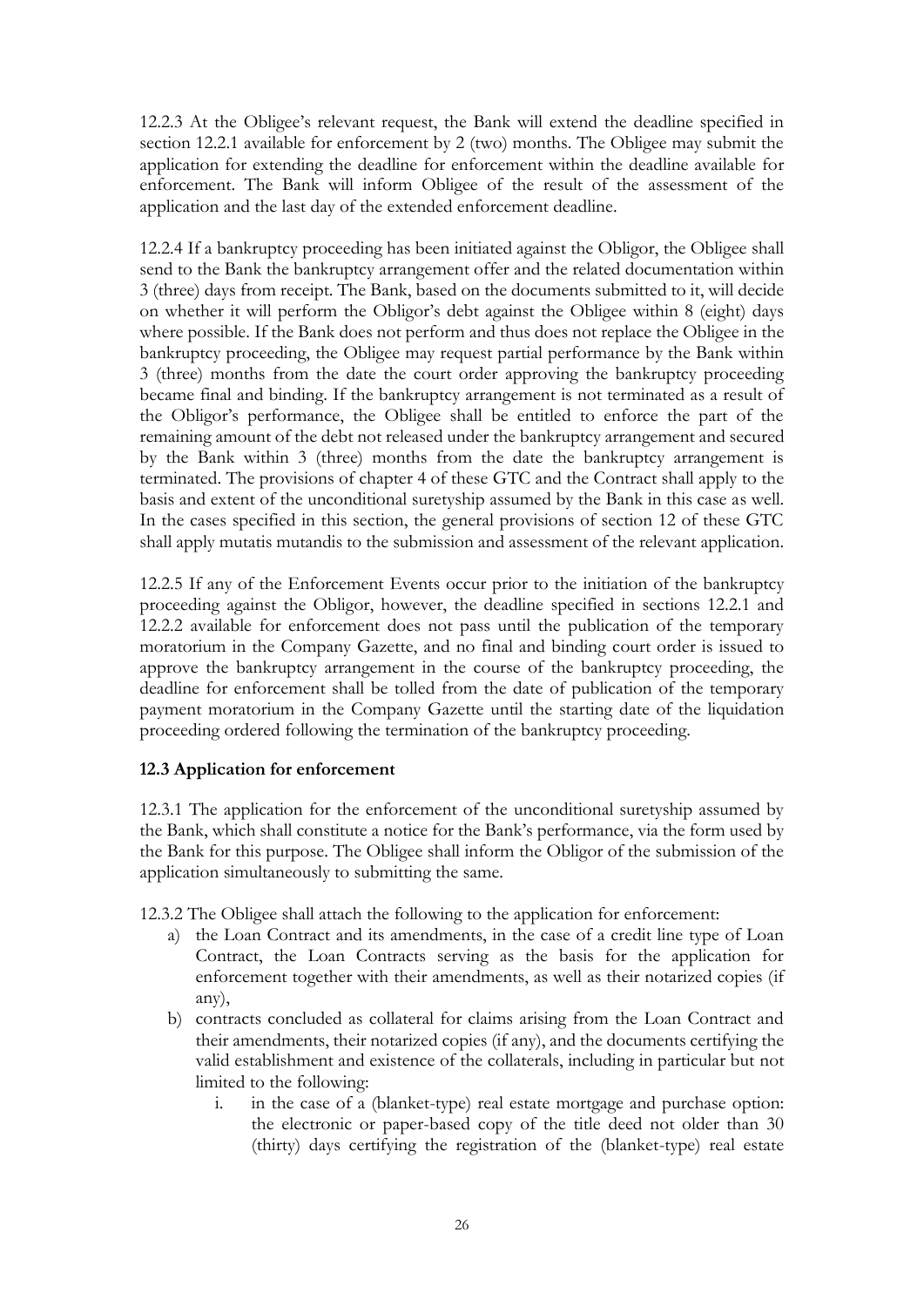mortgage or purchase option into the real estate registry and their existence,

- ii. in the case of a real estate encumbered by right to tenancy: the waiver of the holder of the right to tenancy,
- iii. in the case of real estate in indivisible co-ownership: the usage agreement between the owners,
- iv. in the case of charge encumbering fixed assets and floating charge:
	- − the notarised pledge agreement and a certificate by the Chamber of Notaries certifying the registration and existence of the charge,
	- − the document certifying registration into the credit collateral registry, or
	- − if the title to the fixed asset or the existence of the right is certified by a public registry, certification of the registration of the charge in the registry and the existence thereof,
- v. in the case of charges on claims or rights: a document certifying registration in the credit collateral registry, as well as the written notice to the obligor of the claim encumbered by the charge on the establishment of the charge and the notice to perform given to such person, as well as the confirmation of receipt by the obligor of the claim,
- vi. in the case of guarantees: the application for the proper drawdown of the guarantee,
- vii. in the case of collateral deposit on securities: the Obligee's confirmation that the securities not containing a non-transferability clause and with a blank endorsement are available to the financial institution, and the collateral deposit has been endorsed on the appropriate securities account for the financial institution,
- viii. in the case of assignment for security purposes: certification of the registration of the assignment for security purposes in the credit collateral registry, as well as the written notice to the obligor of the assigned claim on the assignment and the notice to perform given to such person, as well as the confirmation of receipt by the obligor of the claim,
- ix. in the case of property insurance assigned to the Obligee: the documents based on which it can be established that the assignment took place in compliance with the provisions of the Loan Contract, and, in particular, the copy of the policy certifying the fact of assignment or the certificate confirming the fact of assignment by the insurance company and proof of payment of the fee due,
- c) the documents certifying the fulfilment of the conditions for the conclusion and taking effect of the Loan Contract as well as the conditions for disbursement, the documents certifying the date of the first disbursement or the Obligee's statement on the date of the first disbursement,
- d) out of the conditions for conclusion of the Contract, the conditions that have not been submitted previously by the Obligee,
- e) if the Loan Contract has been terminated by the Obligee: the notice given to the Obligor to eliminate the cause of the breach, the notice of termination, as well as copies of any and all documents (e.g. return receipt) serving as proof that the Loan Contract has been terminated properly and lawfully,
- f) if the last instalment has not been paid: the copy of the notice to pay given to the debtor,
- g) the statement of arrears specified in section 12.5.2;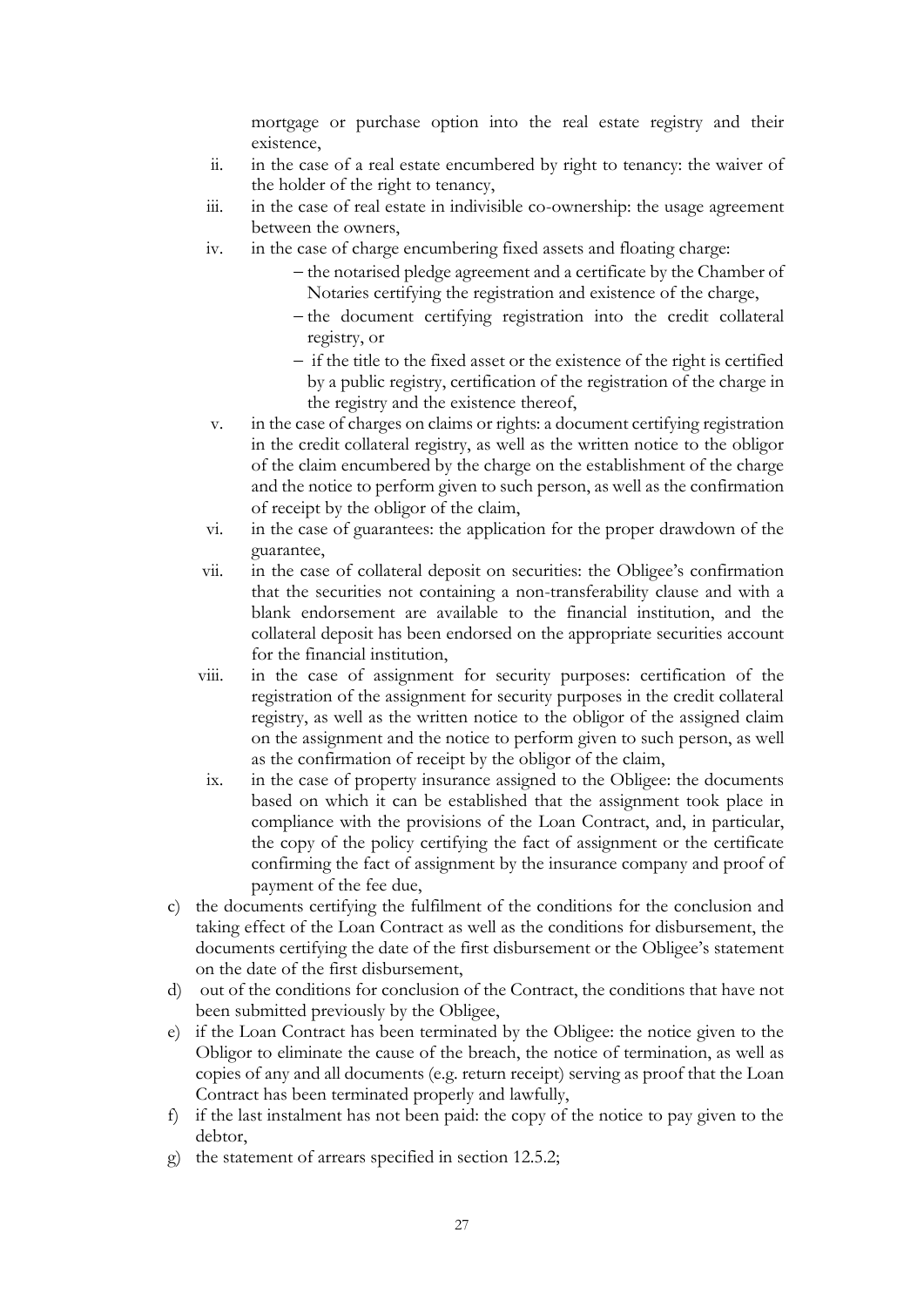- h) in the case of a bankruptcy proceeding: the documents related to the bankruptcy proceeding, its termination, completion and the termination of the bankruptcy arrangement;
- i) in the case of submitting an application for partial performance as specified in section 12.2.4: the arrangement made in the course of the bankruptcy proceeding as well as the final and binding court order approving the same;
- j) the documents generated in relation to the collection of the claim, including in particular but not limited to the documents related to voluntary solvent dissolution, execution and liquidation (presentation of a claim/joinder by creditors, certification of the payment of registration fee, confirmation of the creditor's claim, related return receipts and postal register, etc.)
- k) any and all valuations pertaining to the collaterals, or the Obligee's declaration on the current value of the collateral,
- l) In the case of Investment Loans, certification of the availability of own resources, and
- m) in the case of compulsory strike-off: the presentation of the creditor's claim in due time and notice of termination as well as copies of any and all documents (e.g. return receipt) serving as proof that the Loan Contract has been terminated properly and lawfully.

12.3.3 the Loan and Collateral Contract must contain the commitments of the Obligor or the collateral provider that they will pay the claim due to the Bank on account of fulfilling its obligations as a surety based on its claim for reimbursement in the amount of the sum provided and its charges at the Bank's first notice via bank transfer to the bank account indicated in the notice within 8 (eight) days or to tolerate the satisfaction of such claim. The Obligor and the collateral provider shall furthermore acknowledge in the commitments that the notices given via postal mail shall be deemed delivered on the day of the first attempt at delivery if the recipient denied acceptance, and if delivery was unsuccessful because the recipient did not receive the document (i.e. the consignment was returned with the mark "unclaimed"), it shall be deemed delivered on the fifth (5th) working day following the first delivery attempt.

12.3.4 With regard to the mortgage/charge, the financial institution shall also certify that the mortgage/charge is ranked according to the provisions of the application for unconditional suretyship and its annexes, or, if the collateral was established subsequently, in the relevant notice or application.

12.3.5 If a bankruptcy proceeding, voluntary solvent dissolution, liquidation or compulsory strike-off proceeding has been initiated against the Obligor or the person providing collateral for a claim arising from the Loan Contract, regardless of whether such proceeding has been initiated before or after the application for enforcement is submitted, the Obligee shall certify without undue delay that its claim as a creditor has been submitted within the statutory deadline, and, where necessary, it has paid the fees of the proceedings, and shall submit the confirmation of submitting its claim as a creditor.

12.3.6 The Obligee shall, after the occurrence of the Enforcement Event until the completion of the collection proceeding, take all legal actions necessary to avoid the lapse of its own claims as well as – starting from the Bank's performance – the lapse of those of the Bank.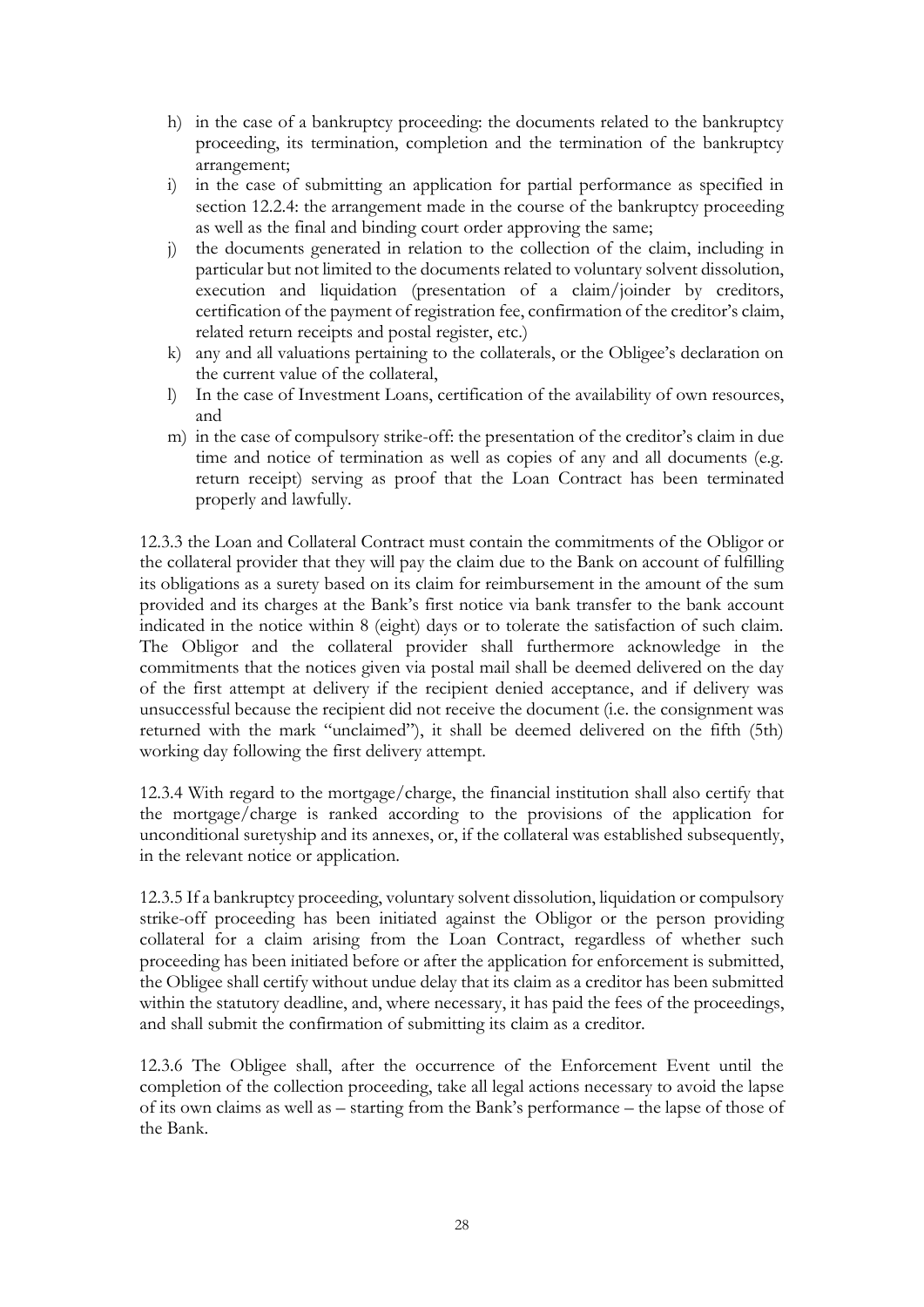12.3.7 In the course of assessing the application for enforcement, the Bank assesses whether the Obligee's actions were in compliance with the provisions of the business regulations, these GTC, the Contract, the Loan Contract, the collateral contracts, the Commission Communication, the Commission Regulation as well as the applicable laws. In this context, the Bank may request the Obligee to submit documents and proof in addition to those listed in section 12.3.

### <span id="page-28-0"></span>**12.4 Suspension of the enforcement proceeding**

<span id="page-28-1"></span>12.4.1 IN THE CASE OF A PAYMENT AGREEMENT OR LIQUIDATION AGREEMENT

12.4.1.1 The Obligee may request the suspension of the enforcement if it wishes to agree with the Obligor or the unconditional surety other than the Bank in deferred payment or payment in instalments, or if the Obligee wishes to conclude a liquidation proceeding with the Obligor. In this case, the Obligee shall attach the draft payment agreement or liquidation agreement to be concluded with the Obligor or the unconditional surety other than the Bank as well as a statement of arrears if the latter has not been sent to the Bank yet. The Bank shall decide on the suspension in 8 (eight) working days and shall inform the Obligee of its decision. In the case of failure to inform the Bank or informing the Bank late, the Bank's consent may not be deemed given and the absence of the consent or the late performance thereof shall not constitute a waiver of rights. Suspension will take place if the Obligee sends the signed payment agreement(s) or the signed liquidation agreement within 30 (thirty) days from receipt of such notice. The Obligee shall submit to the Bank the final and binding court order approving the liquidation agreement within 5 (five) working days.

12.4.1.2 The Obligee shall inform the Bank within 15 (fifteen) days if the Obligor or the unconditional surety other than the Bank has paid their debt in full.

12.4.1.3 The Obligee may request that the enforcement proceeding be resumed within 5 (five) working days from the occurrence of the following events:

- a) if the Obligor or the unconditional surety other than the Bank has breached the payment agreement and as a result the Obligee terminates the agreement,
- b) if the payment deadline set out in the payment agreement expired without any payments made, or
- c) if the order on the liquidation proceeding initiated against the Obligor or the unconditional surety other than the Bank has been published in the Company Gazette.

12.4.1.4 If it wishes to resume the enforcement proceeding, the Obligee shall attach the following to the application for resuming enforcement:

- a) the updated statement of arrears, which the Obligee shall prepare regarding the debt of the Obligor outstanding upon the termination of the payment agreement or the starting date of the liquidation proceeding, and
- b) in the case specified in point a) of section 12.4.1.3, the copy of the notice of termination given to the Obligor together with the copy of the return receipt confirming due service.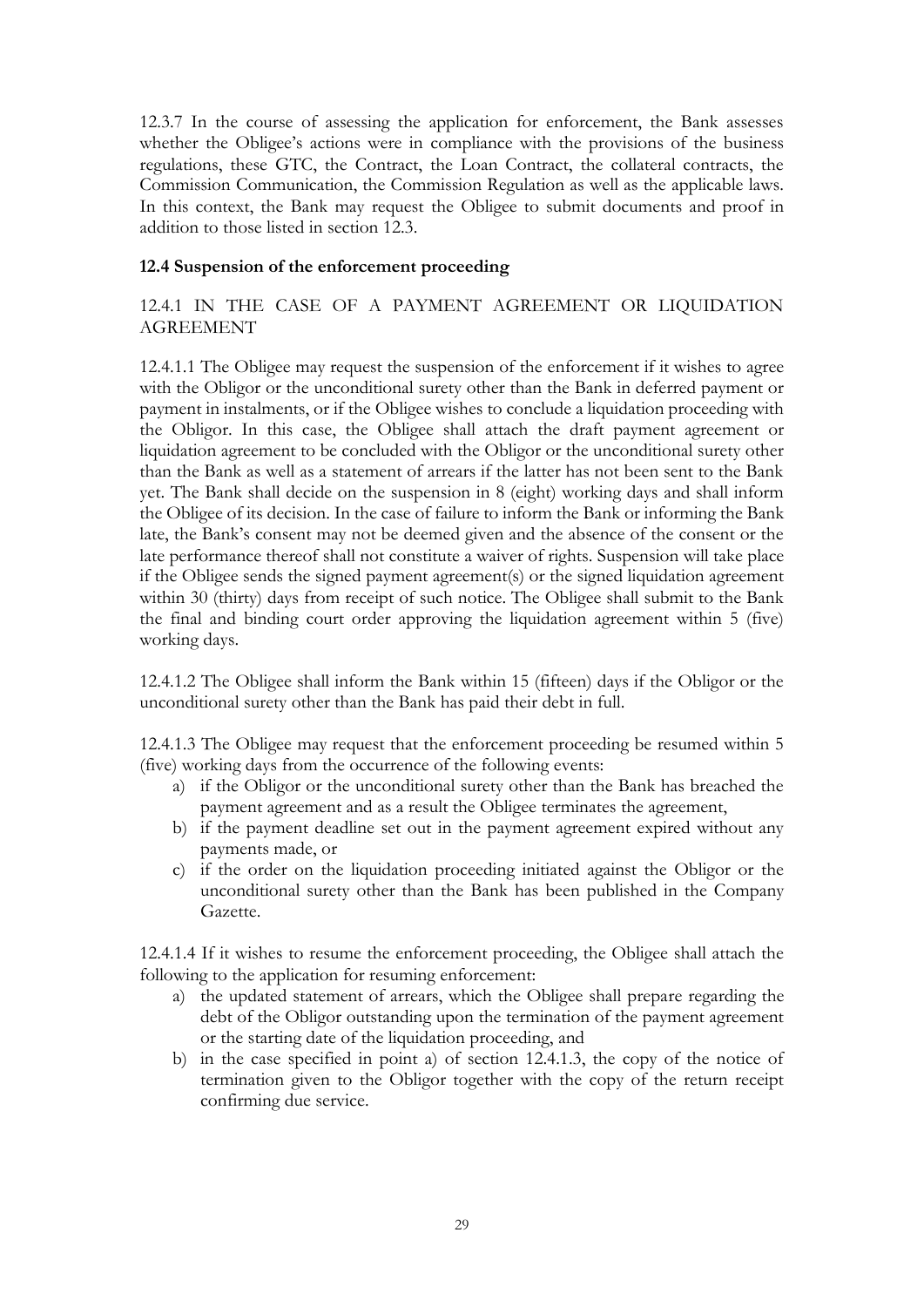#### <span id="page-29-0"></span>12.4.2 IN THE CASE OF BANKRUPTCY PROCEEDINGS

The Bank is entitled to suspend the assessment of the application for enforcement if it becomes aware that a bankruptcy proceeding is pending against the Obligor, from the submission of the application for bankruptcy proceeding to the company court until the bankruptcy proceeding is declared completed, or until the court orders on the initiation of the liquidation proceeding are published in the Company Gazette.

#### <span id="page-29-1"></span>12.4.3. IN THE CASE OF CRIMINAL PROCEEDINGS

12.4.31 If, after having assessed the circumstances that have come to its attention, the Bank detects an event that indicates the commission of a criminal offence in which the involvement of an employee of the Obligee or an intermediary having a contractual relationship with the Obligee is suspected, it may suspend the enforcement proceeding and initiate negotiations with the Obligee on the necessary legal actions. The involvement of an employee means that the employee has committed the suspected criminal offence in relation to its employment.

12.4.3.2 If, in the criminal proceeding, the first instance decision of the acting court

- a) does not establish the criminal liability of the Obligee's employee or intermediary in contractual relationship with the Obligee in the criminal offence committed in relation to the Loan Contract subject to enforcement, the Bank will resume the enforcement proceeding, provided that the Obligee agrees in a declaration that if the court acting in the criminal proceeding establishes the criminal liability of the Obligee's employee or intermediary in contractual relationship with the Obligee in the criminal offence committed in relation to the given loan contract later on, the Obligee shall repay the sum paid by the Bank without undue delay,
- b) establishes the criminal liability of the Obligee's employee or intermediary in contractual relationship with the Obligee in the criminal offence committed in relation to the Loan Contract subject to enforcement, the Bank may keep the enforcement proceeding in suspended status until a final and binding judgment is rendered.

12.4.3.3 If, in the criminal proceeding, the acting court establishes the criminal liability of the Obligee's employee or intermediary in contractual relationship with the Obligee in the criminal offence committed in relation to the Loan Contract subject to enforcement with a final and binding decision, the Bank may deny the performance of the unconditional suretyship assumed by the same and may demand that any sums already paid be repaid to it.

12.4.3.4 If the Bank becomes aware that the criminal liability specified in section 12.4.3 has been established after the enforcement has been performed, the Obligee, at the Bank's notice, shall repay the sum paid immediately to the Bank.

<span id="page-29-2"></span>12.4.4 IN THE CASE OF SUBMITTING A NEW APPLICATION FOR UNCONDITIONAL SURETYSHIP

If the Obligee submits a new application for unconditional suretyship to the Bank in relation to the Loan Contract aimed at refinancing the Loan serving as the basis of the enforcement, the Obligee may request that the enforcement proceeding be suspended simultaneously. The Bank shall decide on the suspension in 8 (eight) working days and shall inform the Obligee of its decision. In the case of failure to inform the Bank or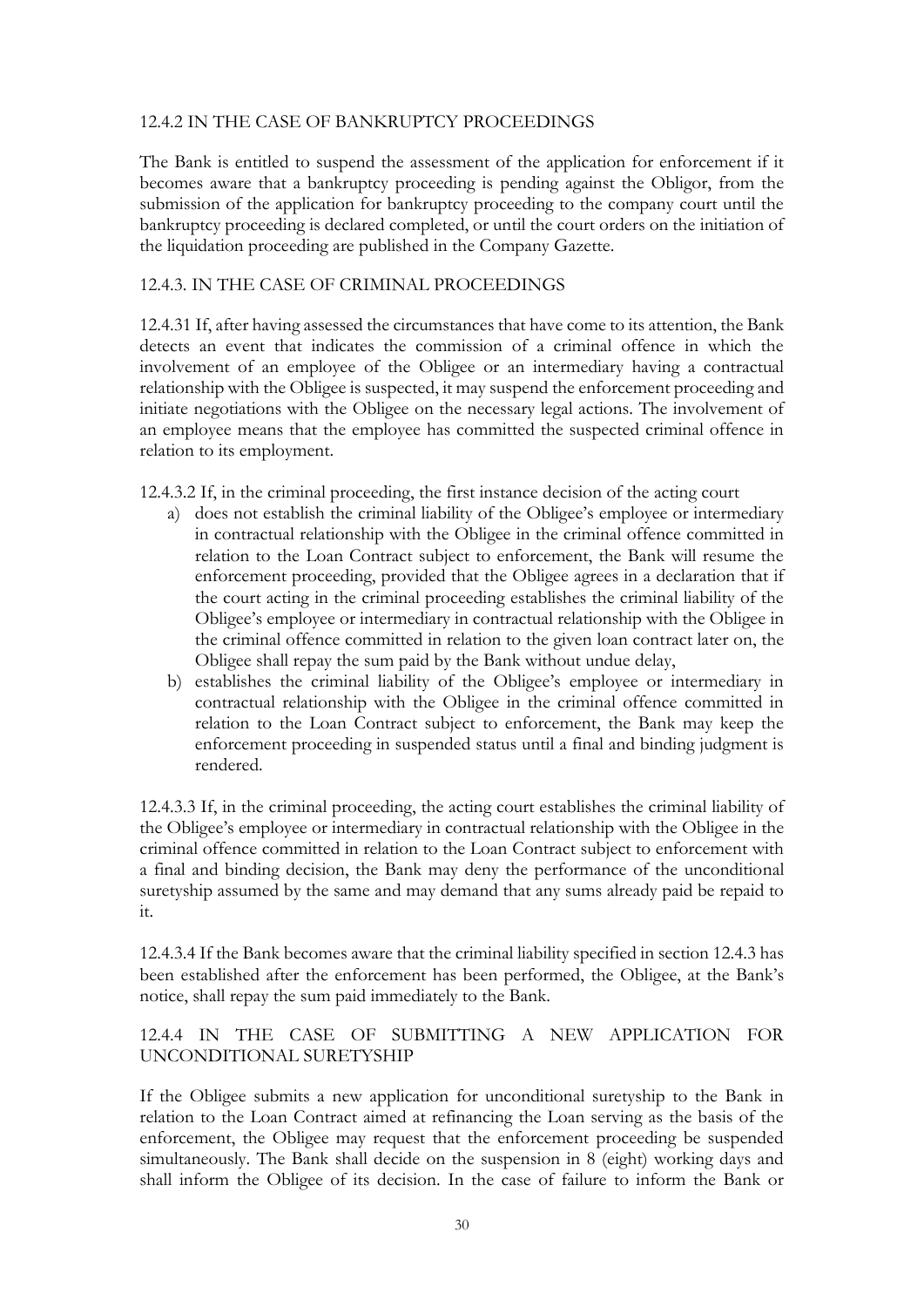informing the Bank late, the Bank's consent may not be deemed given and the absence of the consent or the late performance thereof shall not constitute a waiver of rights.

### <span id="page-30-0"></span>12.4.5 GENERAL PROVISIONS

12.4.5.1 The deadline available for enforcement as specified in sections 12.2.1 and 12.2.2 of these GTC shall be tolled during the suspension of the enforcement proceeding.

12.4.5.2 During the period of suspension, the Obligee shall take all measures to enforce the claim arising from the Loan Contract as well as to ensure its future enforceability. Should the Obligee fail to comply with this obligation, the Bank may refuse to perform the enforcement.

12.4.5.3 During the period of the suspension, the Obligee shall fulfil the commitments laid out in chapter 11 of these GTC.

### <span id="page-30-1"></span>**12.5 Performance on the basis of the unconditional suretyship**

12.5.1 If the application for enforcement and the documents attached to the same as annexes are complete and it can be established that they fulfil the conditions set out in the Contract, these GTC, the Loan Contract, the related collateral contracts, the Commission Communication, the Commission Regulation and the applicable laws, the Bank shall transfer the sum due to the Obligee pursuant to the unconditional suretyship within 30 (thirty) working days from receipt of the application to the bank account indicated by the Obligee.

12.5.2 The Bank will fulfil the Obligee's application for enforcement in compliance with the statement of arrears submitted as an annex to the application for enforcement. The Obligee shall issue the statement of arrears for the date of sending the application for enforcement to the Bank.

12.5.3 If prior to the performance of the enforcement, the amount of the debt arising from the Loan Contract decreases, the Obligee is not obliged to prepare a new statement of arrears, but the Obligee shall transfer a sum corresponding to the unconditional suretyship assumed by the bank from the amount paid by the Obligor or other party, or collected from the Obligor or the collateral providers between the submission of the application for enforcement and the performance of the enforcement within 8 (eight) working days from performance to the Bank.

12.5.4 The Bank will transfer the principal part of the debt specified in the statement of arrears attached to the application for enforcement as an annex and updated in accordance with paragraph a) of section 12.4.1.4 and section 12.5.3 by taking as basis the percentage of the unconditional suretyship as specified in the Contract calculated pursuant to section 4.1 to the Obligee in the currency of the Loan. The principal amount serving as the basis of the Bank's performance as a surety may not exceed the principal amount specified during the last data provision preceding the submission of the application for enforcement as specified by the Obligee in section 8.1.3.

12.5.5 If the application for enforcement and the documents attached to it as annexes are incomplete or contradictory, the Bank may request the submission of missing documents or data reconciliation in writing. The payment deadline specified in section 12.5.1 shall be extended with the period of such reconciliations. The Obligee shall have 30 (thirty) days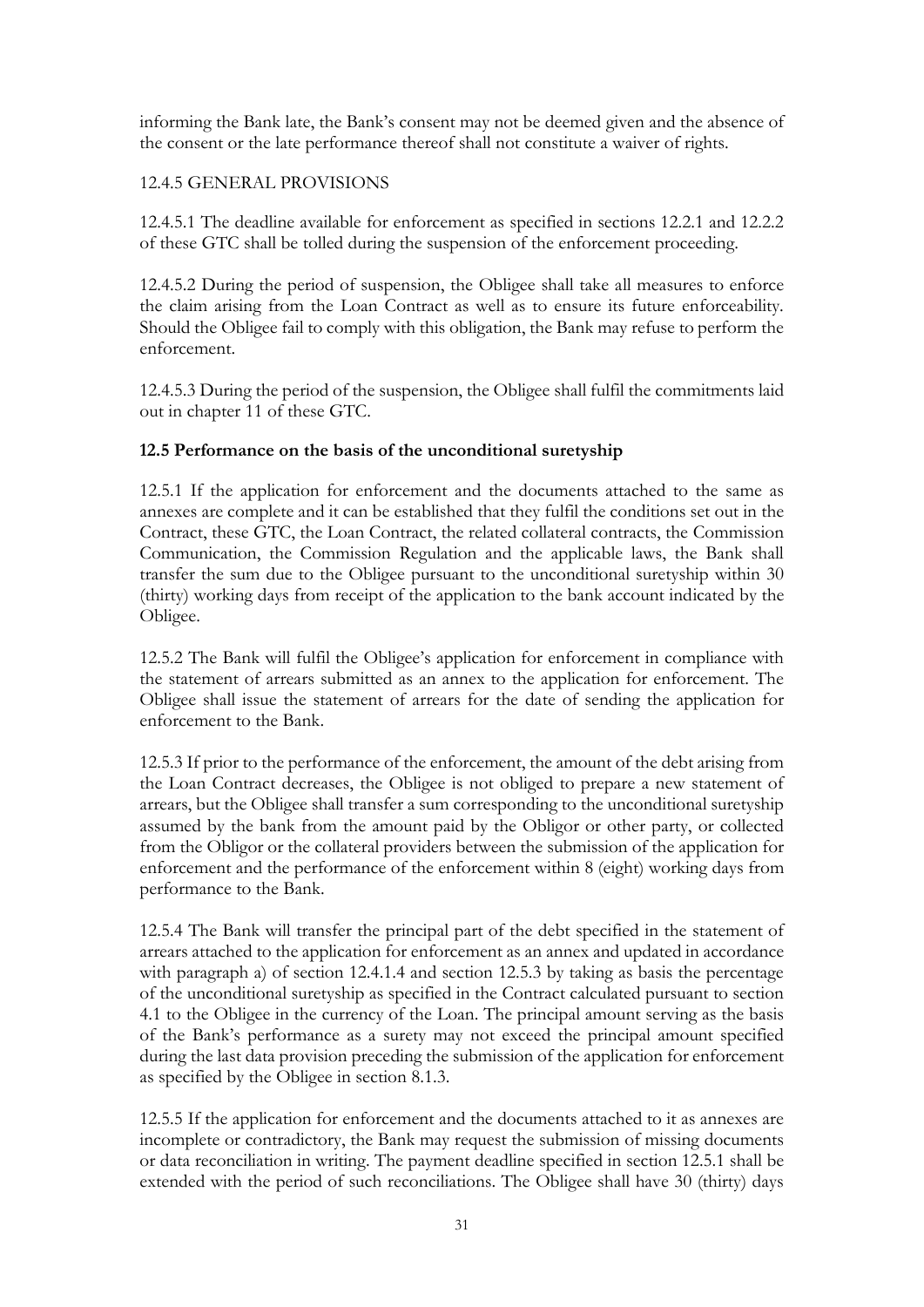to submit the missing documents. If missing documents are submitted and data are reconciled on several occasions, their duration shall be added when calculating the 30 (thirty) day deadline.

12.5.6 If the deadline available for enforcement of the unconditional suretyship has not been extended as per section 12.2.3, the Bank, at the Obligee's relevant request, will extend the deadline specified in section 12.5.5 available for submission of missing documents by 2 (two) months. The Obligee may submit the application for extending the deadline for submission of missing documents within 30 (thirty) days from receipt of the notice to submit missing documents. The Bank will decide on the request pursuant to its internal regulations, and shall inform the Obligee of its decision.

12.5.7 If the Obligee is not able to submit the documents specified in paragraphs i) and m) of section 12.3.2 or section 12.3.5 within the original deadline or the deadline available for submission of missing documents for reasons beyond its control, the Bank may decide that it will perform the application for enforcement in their absence. In this case, the Bank's performance is conditioned upon the Obligee's declaration that it agrees to repay the sum paid by the Bank at the Bank's notice if the Bank suffers any damage in the course of enforcing its claim for reimbursement due to Obligee's failure to submit a document.

12.5.8 If the Obligee fails to comply with the notice to submit missing documents within the deadline set, the Bank will decide on the application for enforcement based on the data available after the expiry of the deadline.

12.5.9 The Bank may deny performance of the surety in the case of the Gross Breach of Contract explicitly specified in section 14.6 of these GTC and if the Obligee, without the Bank's consent, waives any right securing the claim arising from the Loan Contract or the claim arising from the Loan Contract becomes unenforceable against the Obligor for another reason within the Obligee's control or if collection becomes significantly more difficult. The Bank will inform the Obligee of its decision to refuse to perform the suretyship in writing.

## <span id="page-31-0"></span>**13. COLLECTION**

13.1 In the course of collection, the Obligee acts as the Bank's intermediary, on which the Obligee and the Bank shall agree in a separate agreement.

13.2 Pursuant to the Commission Communication and Commission Regulation, the Obligee and the Bank shall bear the losses proportionately and under identical conditions. With regard to this requirement, the Parties agree that, starting from the performance of the suretyship provided by the Bank, regarding any sums received from the Obligor, the collateral providers or any other third parties, irrespective of the provisions of their internal regulations or the Loan Contract pertaining to the order or ratio of settlement, they shall settle at the ratio of

- the principal part of the Bank's claim for reimbursement against the Obligor and
- − the Obligee's principal claim arising from the Loan Contract against the Obligor

existing upon the date when the Bank performed the suretyship assumed by the same. The Parties may not refuse to perform the obligation of settling accounts against each other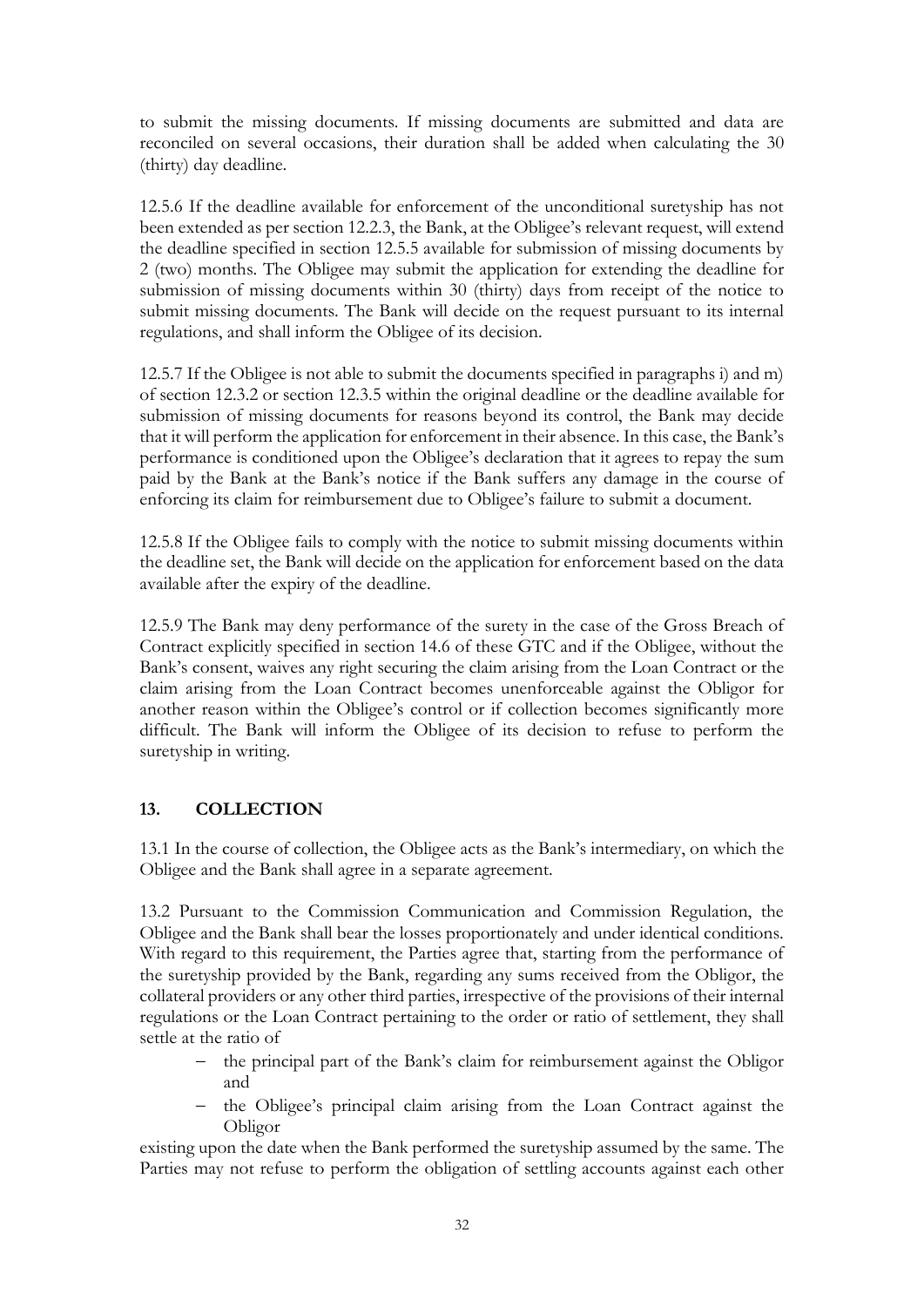and may not establish in the course of settlement that either party is entitled to HUF/EUR/USD 0, solely on account of the fact that pursuant to the Loan Contract or their internal regulations they should settle the principal claim after other claims or in a ratio different from that agreed herein.

## <span id="page-32-0"></span>**14. EXPIRATION AND TERMINATION OF THE CONTRACT, EXCLUSION FROM THE BANK'S PROGRAMS**

14.1 The Contract shall expire when

- a) the Parties have fulfilled their obligations arising from the Contract in full,
- b) the Loan Contract has been terminated or expired without the enforcement of the suretyship, or
- c) the Bank has refused to perform the suretyship.

14.2 The Bank may refuse to perform the suretyship in the cases specified in section 12.5.9 of these GTC. If the Bank refuses to perform the suretyship, the Contract will not expire if the Bank withdraws its statement on refusal of performance based on the Obligee's objections and the Parties' negotiations.

14.3 The Parties may terminate the Contract as follows:

- a) with mutual consent,
- b) with termination for convenience with 30 days' notice, or
- c) with termination for breach with immediate effect.

14.4 The Contract may only be terminated in writing.

14.5 Only the Obligee is entitled to terminate the Contract for convenience, with 30 days' notice. The Obligee shall be entitled to terminate the Contract as laid out in this section at any time, without an obligation to state reasons.

14.6 Either Party may terminate the Contract if the other Party commits Gross Breach of Contract, and the Obligee may also terminate the Contract for breach in the case specified in section 1.4 of these GTC. The following circumstances shall constitute Gross Breach of Contract:

- a) breaching the following obligations laid out in these GTC:
	- i. the Obligee breaches any of the conditions specified in chapter 3,
	- ii. the Obligee has provided false or misleading data to the Bank due to conduct attributable to the Obligee, and, as a result, the Bank becomes aware after the Contract has been concluded that the Obligee, the Obligor or the Loan did not comply with any of the provisions set out in section 4.3, or there were grounds of exclusion against the Obligee or the Obligor upon the conclusion of the Contract,
	- iii. the Loan does not fulfil any of conditions set out in chapter 5,
	- iv. the Obligee has provided false or misleading data or representations to the Bank due to conduct attributable to the Obligee, and, as a result the Bank becomes aware after the Contract has been concluded that any of the conditions set out in section 7.2 are not fulfilled,
	- v. the Bank becomes aware after the Contract has been concluded that any of the conditions set out in point a) or b) of section 7.2 are not fulfilled as a result of the false or misleading data provision of the Obligor,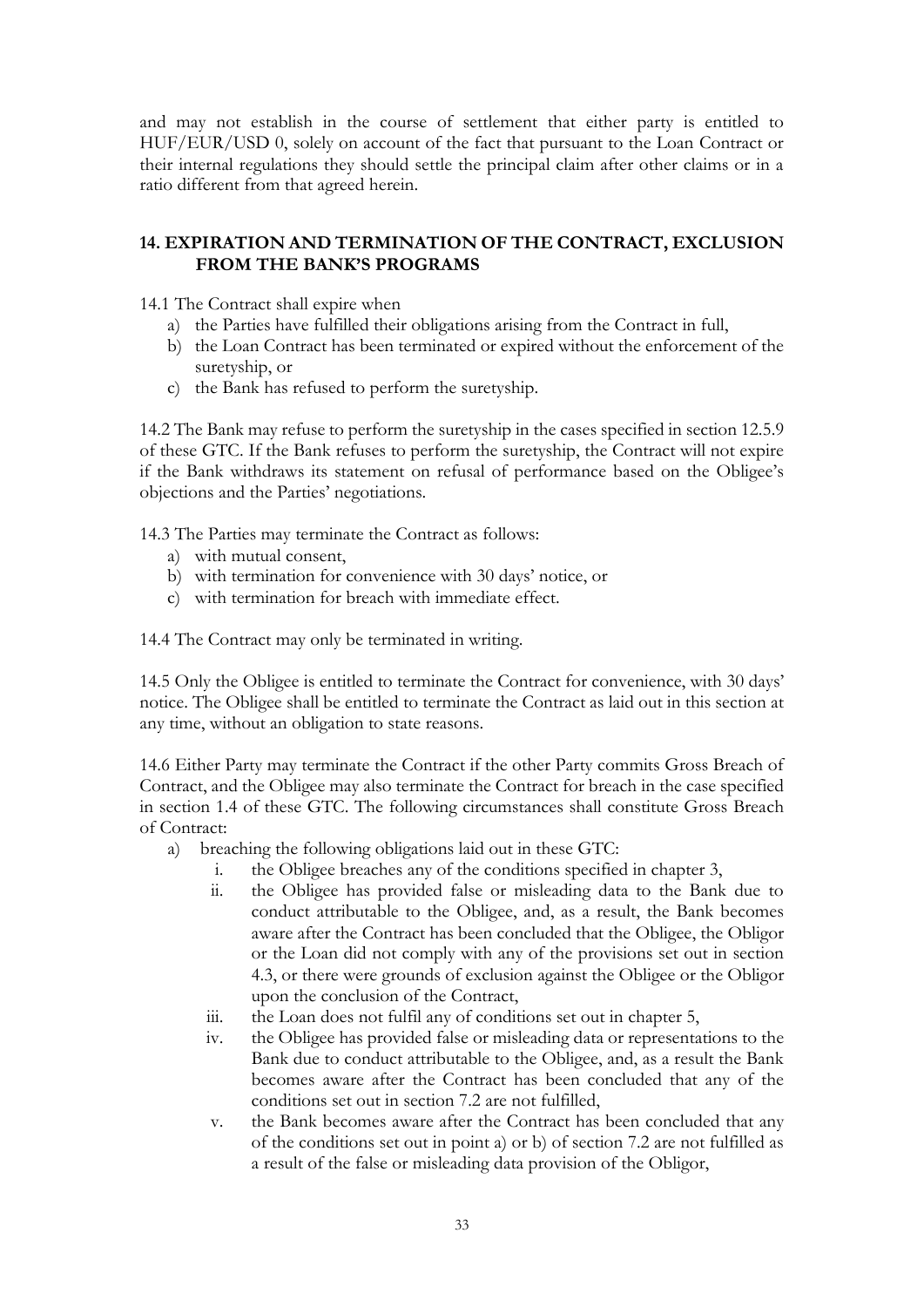- vi. the Obligee fails to fulfil any of the obligations specified in chapter 8 by the deadline,
- vii. the breach of any of the obligations set out in chapter 9 by either Party,
- viii. the Bank becomes aware after the Contract has been concluded that any of the representations or warranties of the Obligee set out in chapter 10 are not true as a result of the Obligee's culpable conduct,
	- ix. the Obligee breaches any of the disclosure obligations set out in section 11.5, except if the financial institution certifies that the absence of the disclosure is due to an unavoidable external reason that falls beyond the Obligee's control,
	- x. the Obligee breaches any of the disclosure obligations set out in chapter 11, by taking into consideration the limitation set out in point ix.,
- b) the cases classified as Gross Breach of Contract in the Bank's business regulations,
- c) the repeated or material breach of obligations set out in the Bank's business regulations, these GTC or the Contract not resulting in Gross Breach of Contract in themselves by either Party, and
- d) the Obligee breaches any of its obligations specified in the Loan Contract or the related collateral contracts.

14.7 If the Bank does not terminate the Contract in the event the Obligee commits Gross Breach of Contract, such circumstance shall not be construed as a waiver by the Bank and does not preclude the Bank from refusing to perform the suretyship

14.8 The Parties are obliged – except for the case specified in point a) of section 14.1 – to settle accounts with each other within 30 (thirty) days from the expiration or termination of the Contract in terms of their claims arising from the Contract if they have not settled accounts beforehand. In the case of the expiration or termination of the Contract, the sums paid by the Obligee on or before the date of the termination or the expiration pursuant to chapter 8 of these GTC – except for the case specified in section 8.1.8 of these GTC, or unless otherwise agreed by the Parties – shall not be repaid to the Obligee.

14.9 The Bank shall have the right to exclude the Obligor from any financing programs for up to 5 (five) years, if the Obligor

- a) fails to fulfil its data provision obligation regarding the Loan towards the Obligee,
- b) fails to fulfil its data provision obligation specified in sections 5.9 or 11.5 towards the Obligee or does not co-operate during the on-site inspection,
- c) has made an intentionally misleading or false declaration in relation to the Loan,
- d) used aid in the framework of the Program in an unauthorized manner.

### <span id="page-33-0"></span>**15 OTHER TERMS**

### <span id="page-33-1"></span>**15.1 Payments**

15.1.1 The Obligee shall fulfil its payment obligations via bank transfer to the bank account of the Bank specified in the Contract or otherwise communicated to the Obligee.

15.1.2 The Obligee's payment obligation shall be considered fulfilled on the value date of crediting on the Bank's account, or, if the Bank is notified about the crediting after the value date, on the banking day following the date of such notification, or, in the case of conversion, on the 2nd (second) value date following the date of notification regarding the crediting.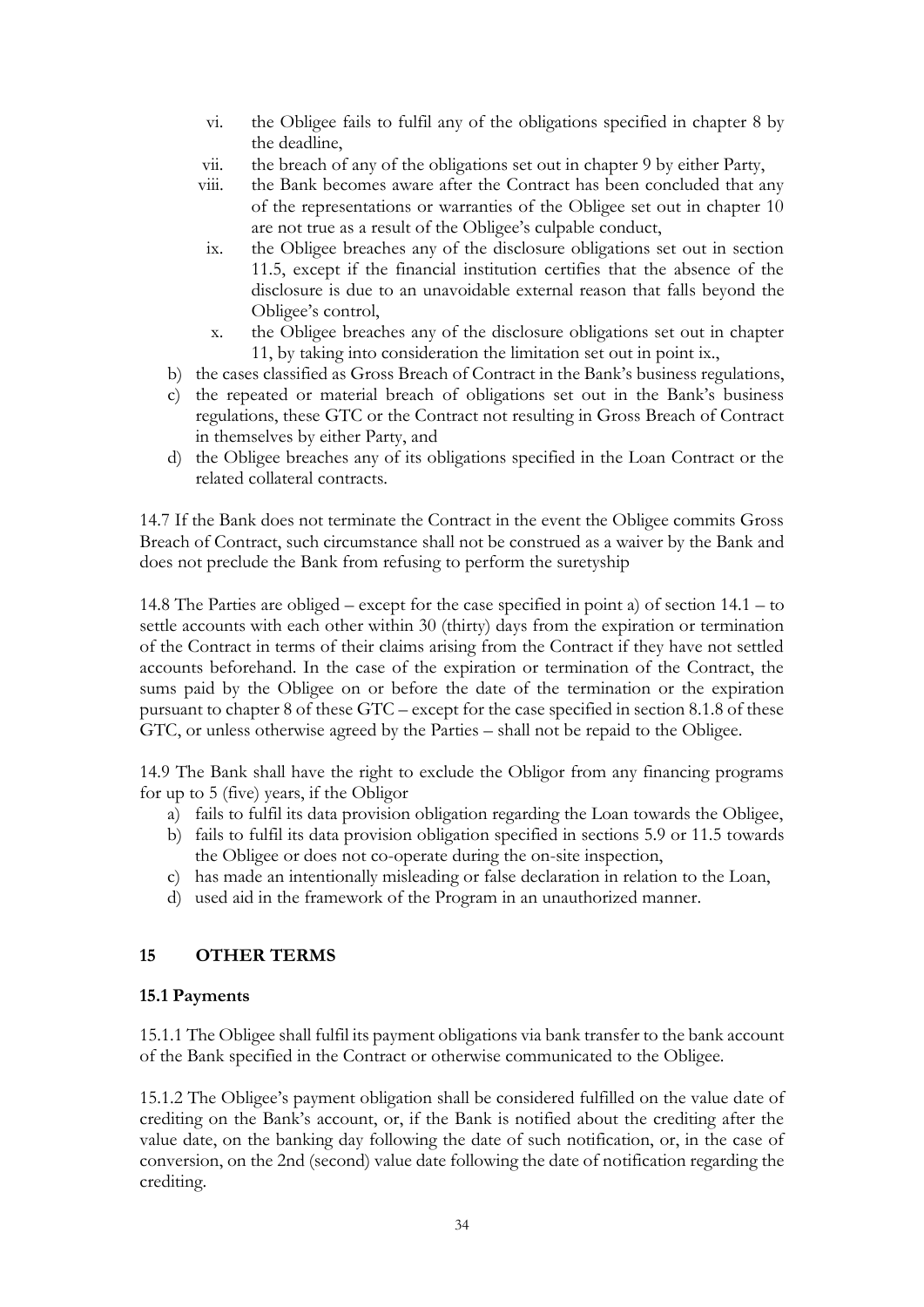## <span id="page-34-0"></span>**15.2 Legal succession**

15.2.1 The Contract shall have a binding effect on the Parties and, in the case of legal succession, their successors.

15.2.2 The Obligee may not assign or transfer its rights or obligations under the Contract, the claims arising from the Contract or its Contractual position without the Bank's prior written consent, unless it pledges it as a pledged item for MNB as the pledgee.

15.2.3 The Bank may – even without the Obligee's consent – assign or transfer its claims and rights arising from the Contract to a third party, or it may encumber them as collaterals, or, for the same purpose, transfer any information and documents related to such claim or right to a third party (including any bank secret or business secret), and the Obligee, by signing the Contract, expressly consents to the transfer of such information. By signing the Contract, the Obligee expressly and irrevocably consents to the Bank assigning its debts under the Contracts or its contractual position, to a third party. By concluding the Contract, the Obligee expressly agrees that, in the event that the contract is transferred by the Bank, the collaterals provided by it will be remain available.

### <span id="page-34-1"></span>**15.3 Applicable law, partial validity, legal disputes**

15.3.1 This Contract shall be governed by Hungarian law. Matters not regulated in the Contract shall be governed by the provisions of the Bank's business regulations, the Commission Communication, the Commission Regulation, these GTC and the applicable laws.

15.3.2 The invalidity of any of the items of this Contract shall only affect the specific provision, and shall not entail the invalidity of the entire Contract.

15.3.3 Parties shall attempt to settle any disputes as may arise between them amicably, out of court. If this is unsuccessful, Parties may – in accordance with the rules on civil litigious procedure – turn to the court with authority and jurisdiction in the matter.

### <span id="page-34-2"></span>**15.4. Notices**

15.4.1 Other than the provisions of the Bank's business regulations, any and all notices, requests or other correspondence between the Obligee and the Bank under these GTC or the Contract shall be made in writing. Any notice, request or other message shall be considered delivered if it has reached the other party by hand-delivery or by post to the address specified in the Contract or other address that has been communicated by the given party to the other (sending) party by way of a notice.

15.4.2 In the case of a domestic addressee, documents sent by post shall be considered delivered on the day of attempted delivery if the Obligee refused to accept the delivery. If delivery was unsuccessful because the Obligee did not receive the document (i.e. did not pick it up), or the Obligee moved to an unknown place, the document is returned marked "unknown addressee" or delivery was unsuccessful for any other reason, it shall be considered to be delivered on the 5th (fifth) working day following the second delivery attempt. In the case of a foreign addressee, the Bank shall consider notices that are mailed to the Obligee to have been delivered upon the expiry of the 8th (eighth) calendar day